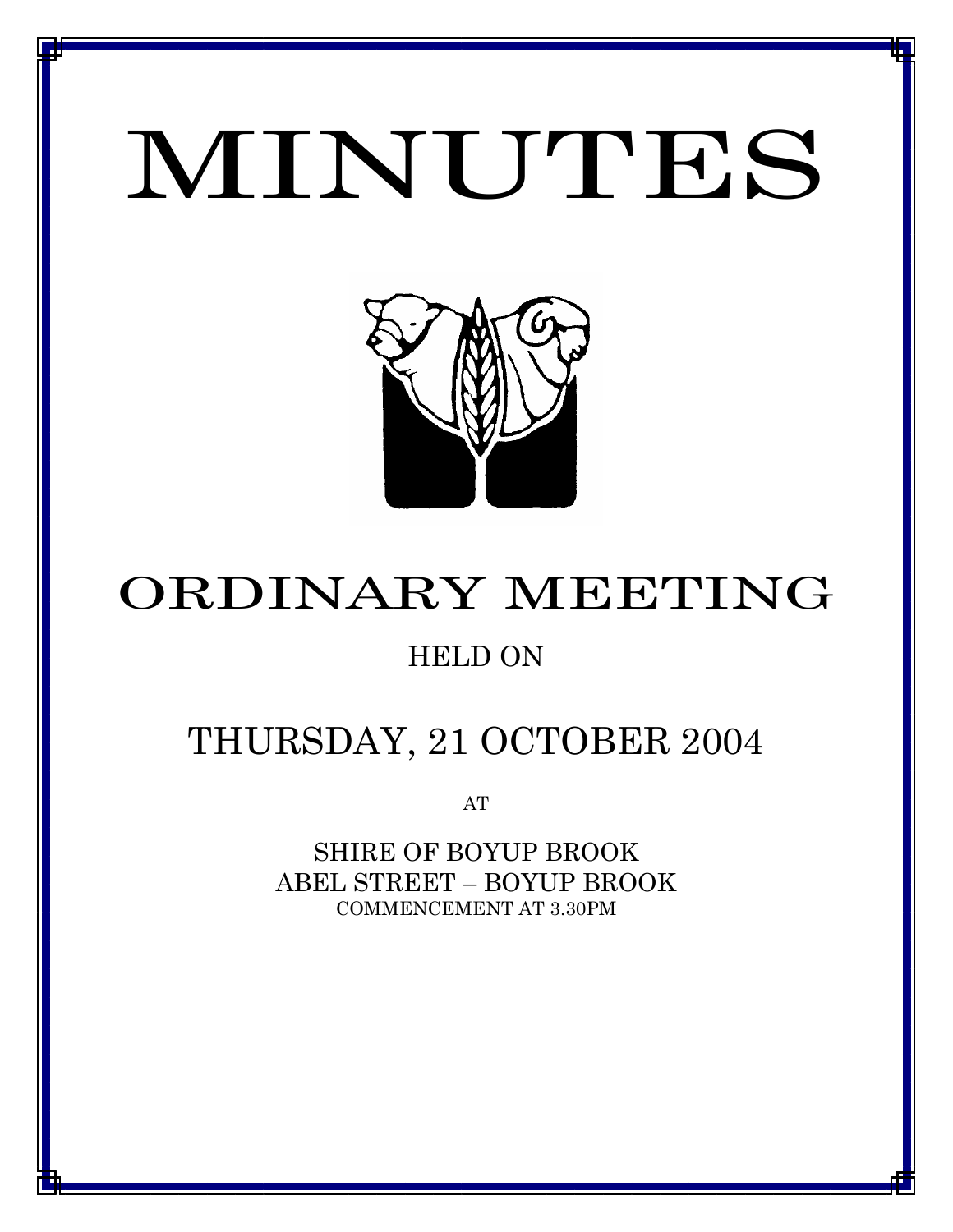## TABLE OF CONTENTS

| $\mathbf{1}$   | 1.1<br>1.2                         | RECORD OF ATTENDANCE/APOLOGIES/LEAVE OF ABSENCE PREVIOUSLY APPROVED  3 |                                                                                                             |  |  |  |
|----------------|------------------------------------|------------------------------------------------------------------------|-------------------------------------------------------------------------------------------------------------|--|--|--|
| 2              | PUBLIC QUESTION TIME<br>2.1<br>2.2 |                                                                        |                                                                                                             |  |  |  |
| 3              |                                    |                                                                        |                                                                                                             |  |  |  |
| 4              | 4.1<br>4.2                         |                                                                        |                                                                                                             |  |  |  |
| 5              |                                    |                                                                        | CONFIRMATION OF MINUTES OF PREVIOUS MEETING & SPECIAL MEETING 4                                             |  |  |  |
| 6              |                                    |                                                                        |                                                                                                             |  |  |  |
| $\overline{7}$ |                                    |                                                                        | REPORTS OF OFFICERS AND COMMITTEES                                                                          |  |  |  |
|                | 7.1                                |                                                                        | <b>WORKS AND SERVICES</b>                                                                                   |  |  |  |
|                |                                    | 7.1.1                                                                  |                                                                                                             |  |  |  |
|                | 7.2                                | 7.2.1                                                                  | DEVELOPMENT AND COMMUNITY SERVICES<br>Lot 5 Nelson Location 1695 Brown Seymour Road, Boyup Brook - Planning |  |  |  |
|                |                                    | 7.2.2                                                                  | Lot 798 Fern Valley Road, Boyup Brook - Planning Application for a Plant                                    |  |  |  |
|                |                                    | 7.2.3                                                                  |                                                                                                             |  |  |  |
|                |                                    | 7.2.4                                                                  |                                                                                                             |  |  |  |
|                |                                    | 7.2.5<br>7.2.6                                                         |                                                                                                             |  |  |  |
|                | 7.3                                |                                                                        | <b>CORPORATE SERVICES</b>                                                                                   |  |  |  |
|                |                                    | 7.3.1                                                                  |                                                                                                             |  |  |  |
|                |                                    | 7.3.2                                                                  |                                                                                                             |  |  |  |
|                |                                    | 7.3.3                                                                  |                                                                                                             |  |  |  |
|                |                                    | 7.3.4                                                                  |                                                                                                             |  |  |  |
|                |                                    | 7.3.5                                                                  | Lot 10 (#13) Upper Blackwood Road - Request for Shire to Sell  20                                           |  |  |  |
|                |                                    | 7.3.6                                                                  |                                                                                                             |  |  |  |
| 8              |                                    |                                                                        |                                                                                                             |  |  |  |
| 9              |                                    |                                                                        |                                                                                                             |  |  |  |
| 10             |                                    |                                                                        |                                                                                                             |  |  |  |
|                | 10.1                               |                                                                        |                                                                                                             |  |  |  |
| 11             |                                    |                                                                        |                                                                                                             |  |  |  |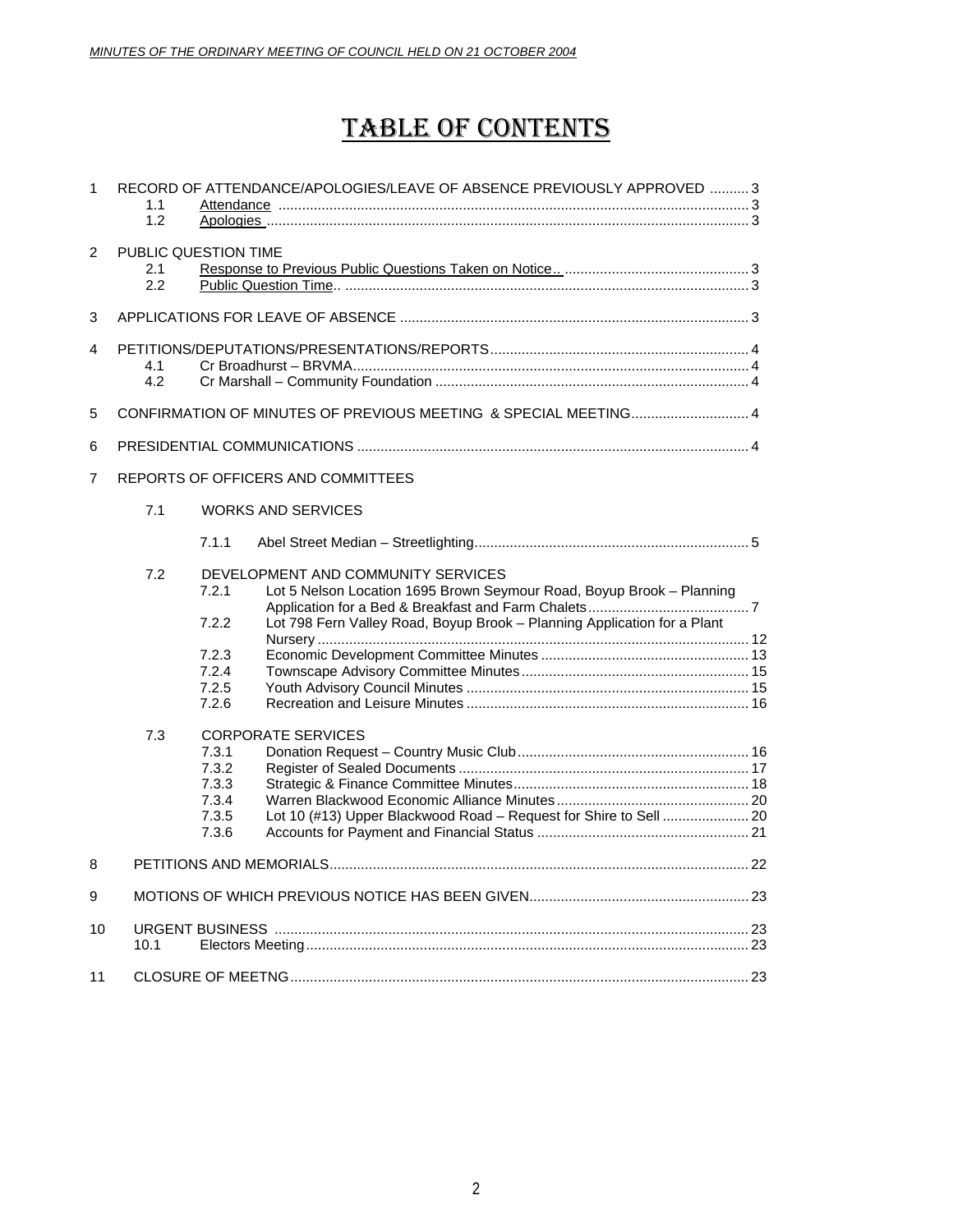### **Suspension of Standing Orders**

### **MOVED: Cr Downing Case Conducts Account SECONDED: Cr Oversby**

**That the Order of Business for the Council Meeting, being Clause 5 of Standing Orders, Local Law No 1 be suspended.** 

 **CARRIED: 8/0** 

### **1 RECORD OF ATTENDANCE/APOLOGIES/LEAVE OF ABSENCE PREVIOUSLY APPROVED**

### 1.1 Attendance

Cr Terry Ginnane – Shire President Cr J Mondy Cr N Blackburn Cr S Broadhurst Cr R Downing Cr P Marshall Cr T Oversby Cr S Purse

Mr W Pearce – Chief Executive Officer Mr K Jones – Manager of Finance and Administration

1.2 Apologies

Cr K Moir

### **2 PUBLIC QUESTION TIME**

2.1 Response to Previous Public Questions Taken on Notice

Nil

2.2 Public Question Time

### **3 APPLICATIONS FOR LEAVE OF ABSENCE**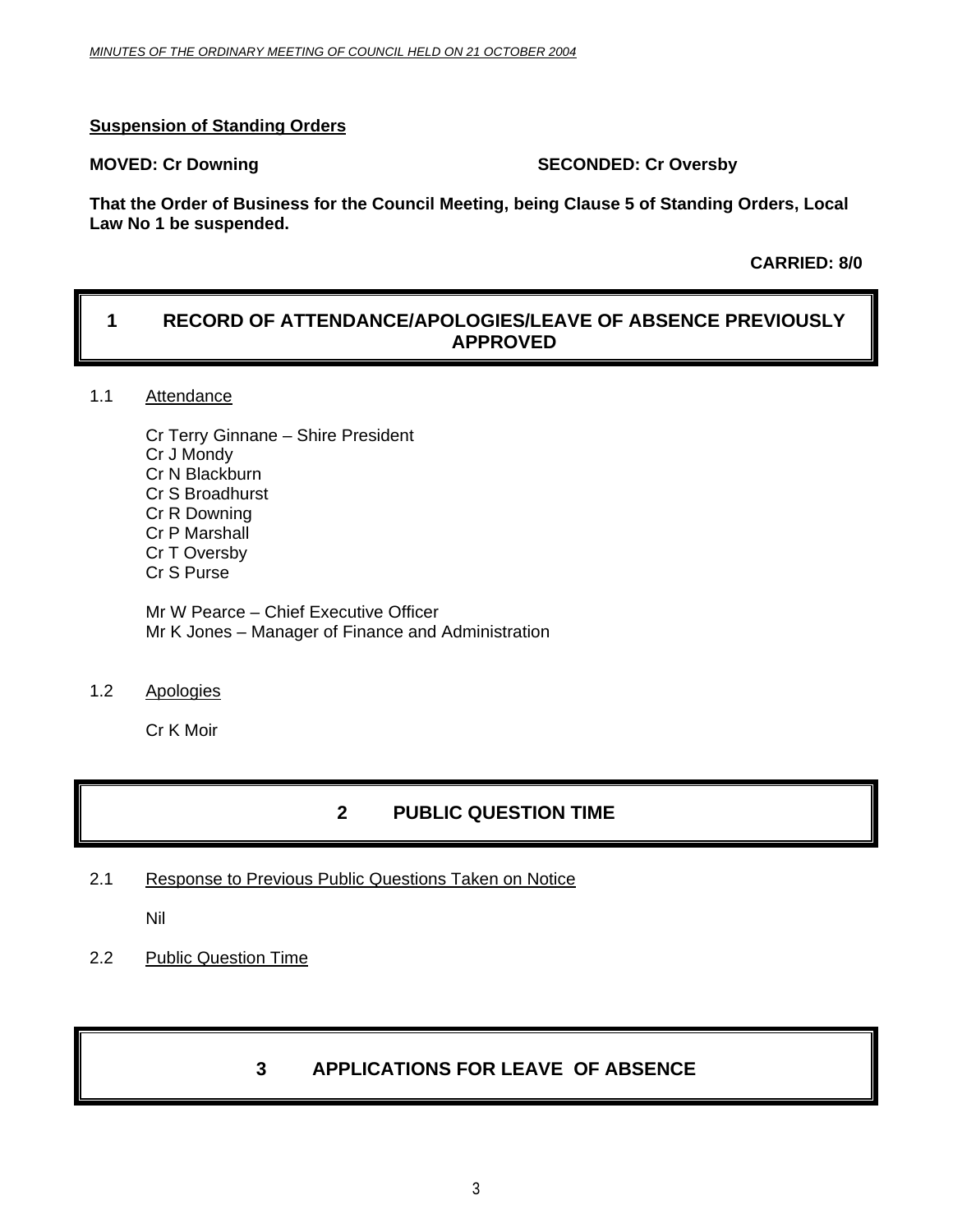### **4 PETITIONS/DEPUTATIONS/PRESENTATIONS/REPORTS**

### 4.1 Cr Broadhurst – BRVMA

The entrance signs into the Blackwood Valley region are required to be up by the end of the month. "Experience Nature's Treasure" is the suggested slogan.

The signs will be placed at Moodiarup (Darkan) and on the Kojonup and Donnybrook Roads coming into Boyup Brook.

The 'Inland Loop' brochure is still being developed.

### 4.2 Cr Marshall – Community Foundation

A meeting was held on the  $12<sup>th</sup>$  October and was not well attended. The concept is still progressing by a steering group nominated form amongst the attendees.

The group has also accessed the constitution of the W A Foundation.

Funding of activities is restrictive due to tax implications for example sporting facilities which is a priority for country towns which always needs community support.

### **5 CONFIRMATION OF MINUTES OF PREVIOUS MEETING**

5.1 Minutes of the Ordinary Meeting of the Council held on 16 September 2004.

**MOVED: Cr Oversby Canadian Control Cr Oversby Cr Downing SECONDED: Cr Downing** 

**That the minutes of the previous Ordinary Meeting of the Council held on 16 September 2004 be confirmed as an accurate record.** 

**CARRIED 8/0** 

### **6 PRESIDENTIAL COMMUNICATIONS**

### 6.1 Rural Health Conference

A Rural Health Conference is being held in York on Friday 12<sup>th</sup> and Saturday 13<sup>th</sup> November 2004. The Chief Executive Officer is attending on behalf of the Council.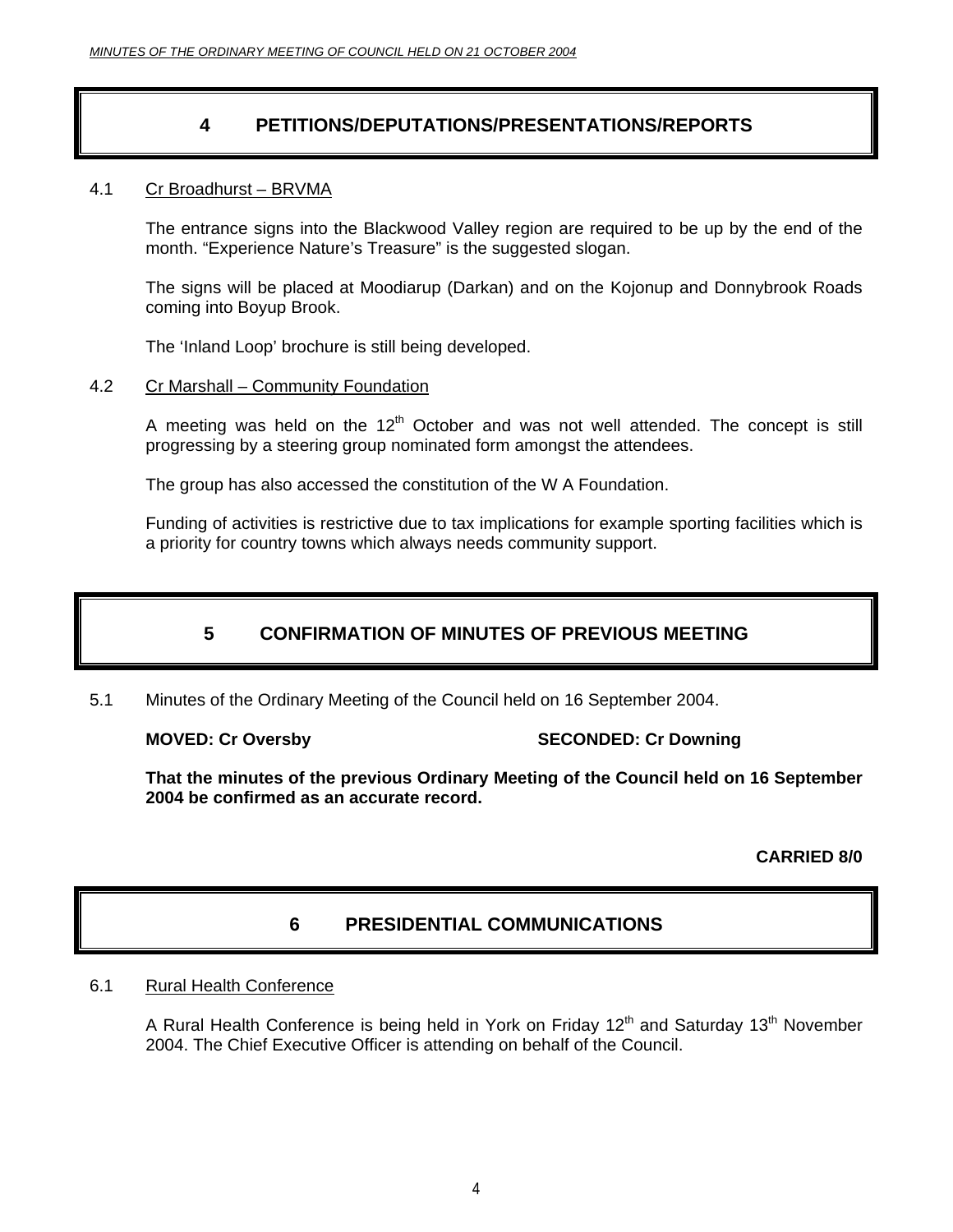### **7 REPORTS OF OFFICERS AND COMMITTEES**

### **7.1 WORKS AND SERVICES**

### **MOVED: Cr Downing Case 2018 10 SECONDED: Cr Purse 30 SECONDED: Cr Purse 30 SECONDED: Cr Purse 30 SECONDED: Cr Purse 30 SECONDED: Cr Purse 30 SECONDED: Cr Purse 30 SECONDED: Cr Purse 30 SECONDED: Cr Purse 30 SECONDED: Cr P**

**That the Council go into a committee to allow members free discussion on the matter.** 

 **CARRIED 8/0** 

**MOVED: Cr Oversby SECONDED: Cr Broadhurst** 

**That the Council close committee.** 

 **CARRIED 8/0** 

### 7.1.1 Abel Street Median - Streetlighting

 *Reporting Officer: John Eddy Date Report Written: 14 October 2004 File: PA/46/001 Appendices*: *1.1 – Quote* 

 *Proponent: Shire of Boyup Brook Location: Abel Street – Boyup Brook Enabling Legislation: Local Government Act 1995* 

### **BACKGROUND:**

At the August 2004 meeting of the Council the Chief Executive Officer was directed to authorize the Manager of Works and Services to pursue vigorously the Aerial Bundling of power lines in the Abel Street median strip together with a costing on lighting the carriageway from the central power poles.

The main purpose of the investigation is to remove the existing light poles.

On 23 August the Manger of Works and Services requested a design and quotation from Western Power for the above works.

### **DETAILS:**

Further to an on site meeting with Cr Marshall and the Manager of Works and Services, Western Power have forwarded a quotation and design (see appendix 1.1) for the proposed works covered by the quotation is as follows:-

- Removal of aerial mains as noted on the design drawing
- Remove all existing poles
- Install new poles to suit ABC installation
- Replace existing overhead aerial conductors with ABC conductors
- Install eight new 150w MV lights

The Shire of Boyup Brook is responsible for all traffic management throughout the project.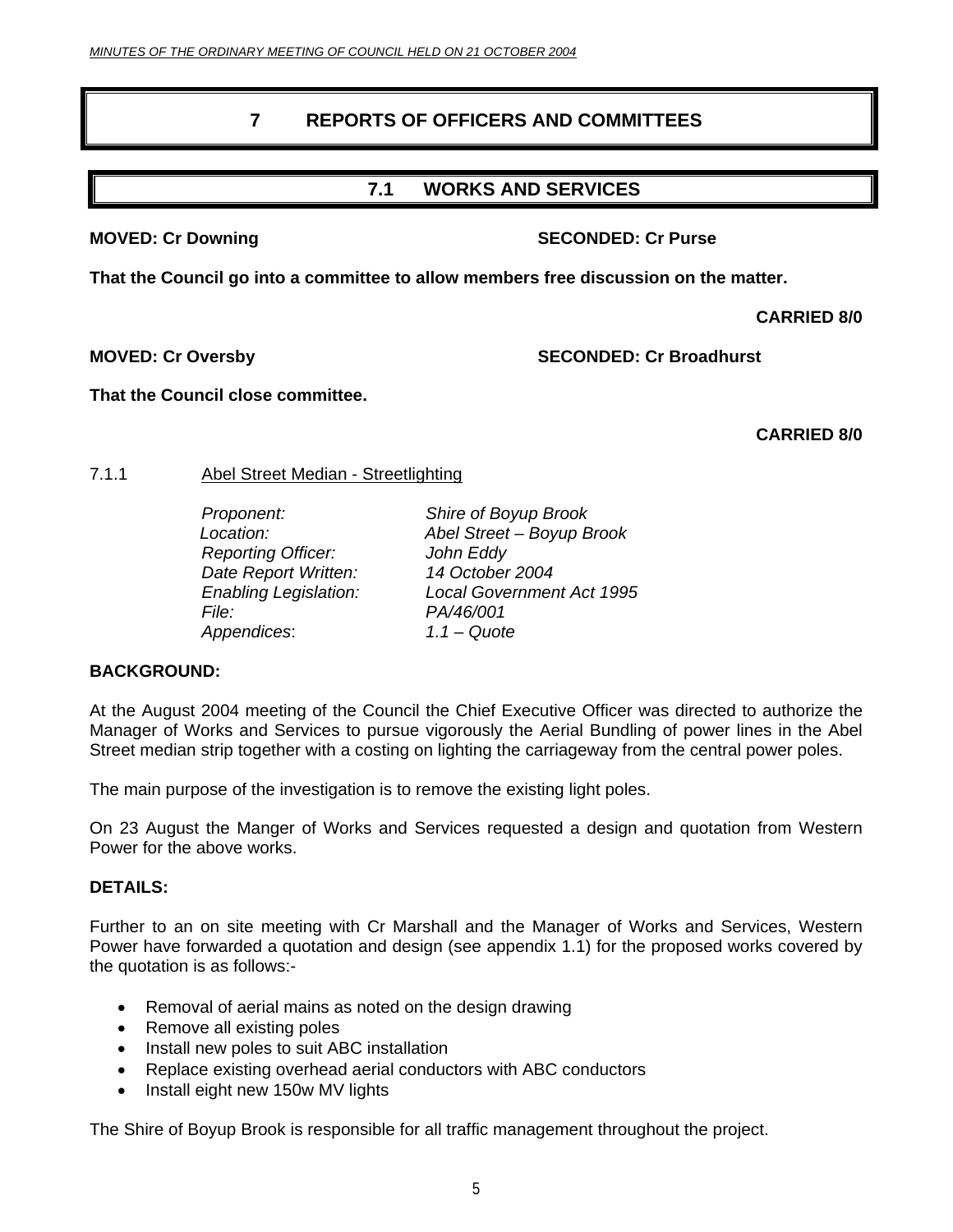### **COMMENT:**

The Manager of Works and Services is currently waiting on advice from Main Roads WA with regard to:-

- Illumination standards for main roads pavements in townsites.
- Requirements for the provision of a streetlighting design.
- Main Roads WA contribution to the installation of streetlight on main roads.

The Chief Executive Officer is also negotiating with the South West Development Commission seeking a contribution of 50% towards cost of the streelighting and installation of ABC conductors.

As the possible reduction in costs for streetlighting project is unable to be factored in to the overall costs at this point of time it is recommended that the Council approve by an absolute majority:-

- 1 expending twenty three thousand one hundred and twelve dollars (\$23,112.00) on the following works to the Abel Street median as quoted by Western Power-
	- Replace overhead aerials with ABC conductor
	- Remove existing streetlights and fit eight (8) new 150w Mercury Vapour lights to new ABC poles.
- 2. funding these works by Western Power from the commercial reserve.

### **MOVED: Cr Marshall SECONDED: Cr Broadhurst**  SECONDED: Cr Broadhurst

**That the Council approve by an absolute majority:-** 

- **1. expending up to twenty three thousand one hundred and twelve dollars (\$23,112.00) on the following works to the Abel Street median as quoted by Western Power and in accordance with Main Roads WA standards-** 
	- **Replace overhead aerials with ABC conductor**
	- **Remove existing streetlights and fit eight (8) new 150w Mercury Vapour lights to new ABC poles;**
- **2. funding of these works shall be from the commercial reserve;**
- **3. the Chief Executive Officer is delegated authority to seek funding towards the works from MRWA, Western Power and SW Development Commission.**

**CARRIED 7/1** 

### **7.2 DEVELOPMENT AND COMMUNITY SERVICES**

### **MOVED: Cr Downing Case 2018 10:00 SECONDED: Cr Broadhurst**

**That the Council go into a committee to allow members free discussion on the matter.** 

 **CARRIED 8/0** 

**MOVED: Cr Purse SECONDED: Cr Downing 1999** 

**That the Council close committee.**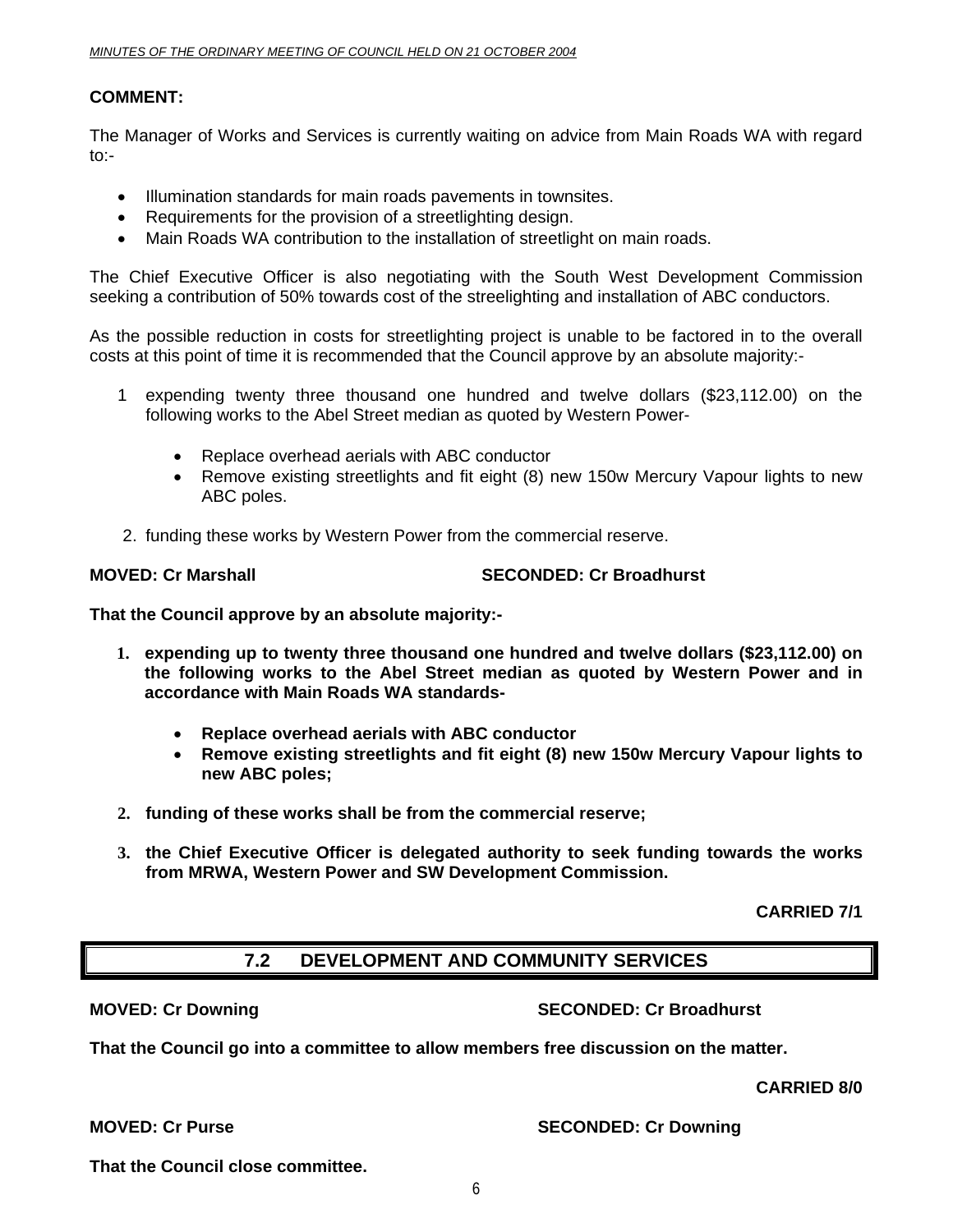### 7.2.1 Lot 5 Nelson Location 1695 Brown Seymour Road, Boyup Brook – Planning Application for a Bed & Breakfast and Farm Chalets

| Proponent:                   | <b>LDF Joint Venture</b>              |
|------------------------------|---------------------------------------|
| Location:                    | Lot 5 Brown Seymour Road, Boyup Brook |
| <b>Reporting Officer:</b>    | <b>Will Pearce</b>                    |
| Date Report Written:         | 05 October 2004                       |
| <b>Enabling Legislation:</b> | Town Planning Scheme No 2             |
| <i>File:</i>                 | AS9620                                |
| Appendices:                  | 1.2 - Correspondence & plans          |

### **BACKGROUND:**

The proponent is seeking to establish a Bed & Breakfast and Farm Chalets on Lot 5 Nelson Location 1695 Brown Seymour Road, Boyup Brook.

The proponent has forwarded all of the relevant details to support the application as required by the Shire's Town Planning Scheme No 2 (the 'Scheme').

Floor, site and elevation plans and additional information are provided – see attachments.

The Council at its 16 September 2004 meeting resolved:-

*'That the Chief Executive Officer advertises the planning application for a proposed Bed & Breakfast and eight (8) Farm Chalets to be located at Lot 5 Nelson Location 1695 Brown Seymour Road, Boyup Brook, by causing the following to take place in accordance with the Town Planning Scheme:-* 

- *1. notice being served on owners and occupiers likely to be to be affected by the granting of planning approval,*
- *2. notification to be published in a newspaper circulating within the Scheme area'.*

As the advertising closes on the 15 October 2004, it is now requested to determine the proposal so as not to delay the project unnecessarily.

Should any further submissions be received after the 11 October Development Services Committee meeting, the Council as a whole will be able to consider them at its 21 October ordinary meeting.

### **DETAIL:**

Lot 5 Brown Seymour Road, Boyup Brook is a vacant property with a gross area of 40.49 hectares zoned "Rural".

It is proposed to construct a new residential building incorporating 'bed and breakfast (B &B)' accommodation and 8 stand alone farm chalets.

The Council interprets 'farm chalets' as 'holiday cottages' under the Scheme which … "*means a detached dwelling on one lot for holiday purposes, which may not be occupied by the same tenant for a continuous period of more than four months."* 

The Scheme states that 'holiday cottages' are an "SA" use, being a use that…. "*is not permitted unless the Council has granted planning approval after giving notice in accordance with clause 3.5*", in the "Rural" zone.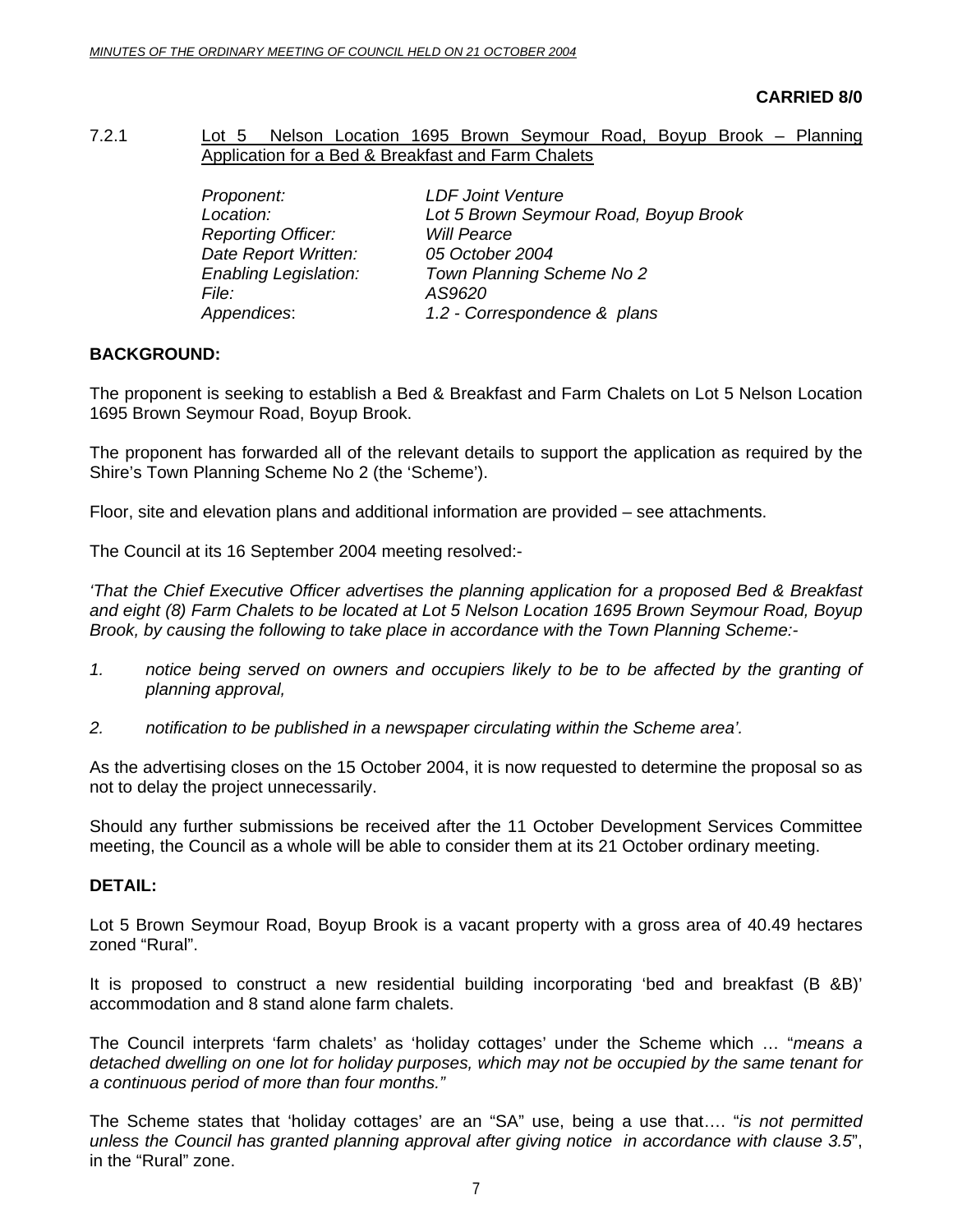The Council's 'Bed and Breakfast' policy states, in part:-

*'A Bed and Breakfast accommodation will be classified as a "home occupation" as prescribed in the Town Planning Scheme and shall be defined as an existing dwelling whereby the owner/occupier of an existing dwelling offers short-stay accommodation to the travelling public.* 

*A short-term basis means that the accommodation may not be occupied by the same tenant/s for a continuous period of more than 4 months, or more than 4 months in a 12 month period.* 

*A maximum of 6 guests shall occupy the premises at any one time dependent upon the maximum number of bedrooms approved by the Council.* 

### *Locations/Zones*

*Bed and Breakfast accommodation may only be located in the residential, urban, special rural or rural zones with the Council's approval.* 

*Bed and Breakfast accommodation is a land use not listed in the Scheme. The Council in classifying this type of accommodation as a 'home occupation' deems such use to be an "SA" use under the scheme which is defined as 'a use that is not permitted unless the Council has granted planning approval after giving notice in accordance with clause 3.5.* 

Thompson McRobert Edgeloe, Council's town planning consultant, was requested to make professional comment on the proposal:-

*"Further to your request Thompson McRobert Edgeloe is pleased to provide you with the following discussion regarding the planning issues that impact upon the above proposed application:* 

### *Council Scheme*

*The application appears not to substantially conflict with the broad objectives for the Rural zone. This is because the section of the property that is intended to be developed is not actively used for farming purposes.* 

### *Strategic Planning*

*As indicted previously we do not have a copy of the draft local planning strategy and cannot comment on this. The main issue is for Council to form a view on the development of tourist development along the Blackwood Valley as a natural feature of the Shire. This issue is being addressed in other Shires and also in the Region Plan / Regional Rural Strategy. I have included reference to these below.* 

### *Warren Blackwood Rural Strategy:*

*The subject lot is contained within the Planning Unit BR3 – Tweed. Major issues that impact this unit and have relevance to the subject land include:* 

- *Protection and Conservation of the Blackwood River riparian zone.*
- *Conflicting land uses and developments and ad hoc subdivisions restricting productions potential of agricultural land.*

*There is some allowance for low key tourist developments with the agriculture zone, however consideration needs to be given to the management of conflicting land uses in order to minimize restrictions on adjoining productive agricultural uses.* 

### *Bridgetown Local Strategy (as a guide):*

*This strategy contains a section specific to the Blackwood River. Relevant policies include:*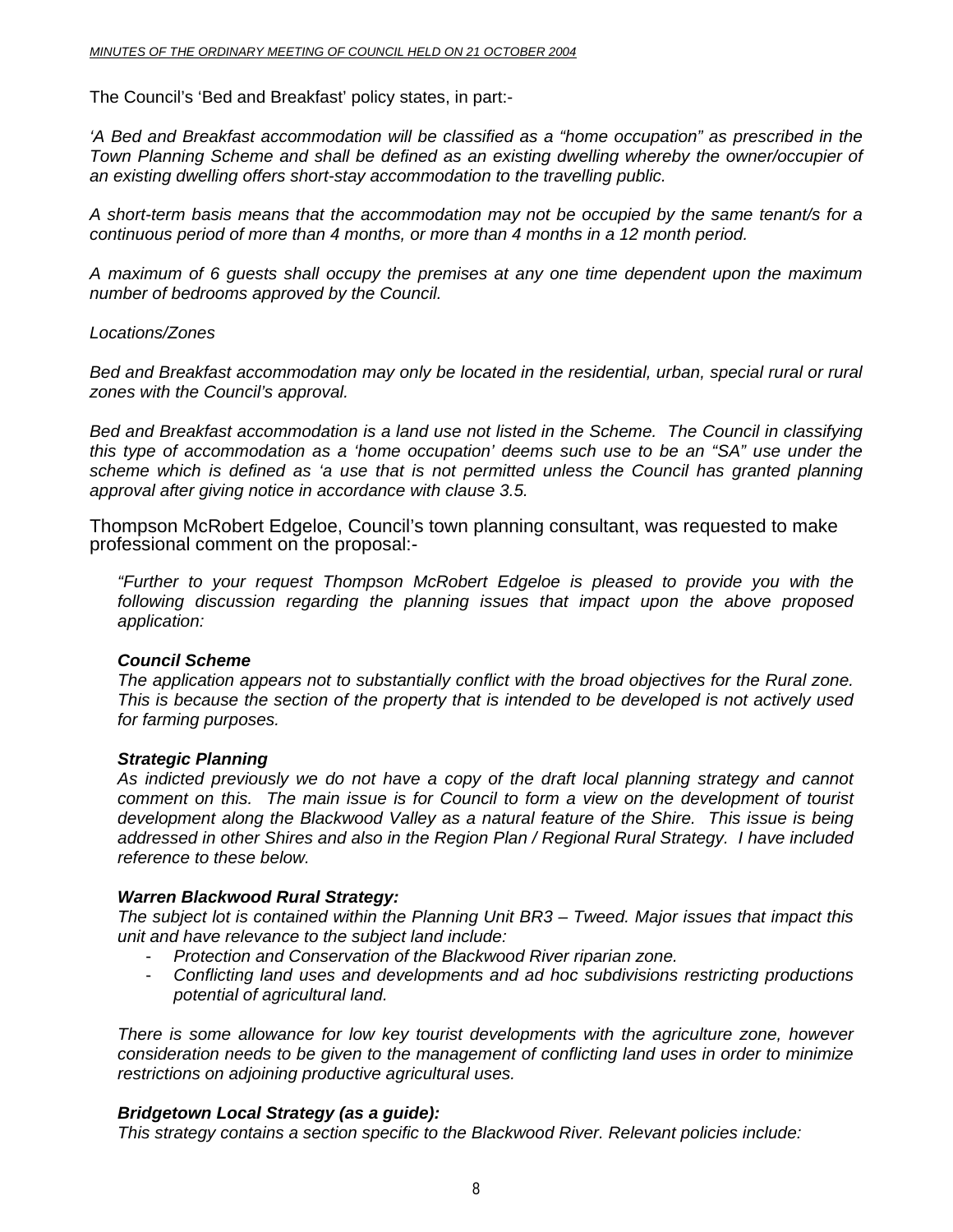- *No new buildings shall be constructed within 30 metres of the boundary of the river or adjoining foreshore/reserve.*
- *No development will be permitted on land identified as "Flood Risk Land".*
- *For non-residential/rural development (e.g. tourist development) Council may impose restrictions on the planting of vegetation on order to retain important views and vistas of the Blackwood River from tourist drives.*
- *A Fire Management Plan and Weed Management Plan will be required for the subject land.*
- *The landowner and all future landowners shall enter into a legal agreement with the Council to ensure the specific conditions are adhered to. A caveat, recognizing this agreement is to be lodged on each certificate of title.*

*The above policies should be considered when assessing the proposed application.* 

### *Policy No. DC 3.7 – Fire Planning*

*A major issue with the application is fire management and this has not been addressed in the proposal.* 

*Policy No. DC 3.7 seeks to ensure adequate fire protection for new subdivisions and related developments by proper strategic land use planning, good subdivisional layout and development criteria which ensure that least possible exposure to damage by fire and the best possible response should fire occur.* 

*With the sloping land to the river and only one access point combined with the areas of remnant vegetation, the site appears to have a significant fire management issue. The application needs to address this issue.* 

*As indicated Council can legitimately ask for information on how the application would meet the criteria and objectives of the Policy. It is clear even from a cursory look that the application would have trouble meeting the performance objectives of the Policy.* 

*The main issue is having only a single access point with the sloping land from the river corridor.* 

*It is difficult to determine from the site plan but it also appears that the chalets are within 100 meters of the bushland areas. It is normal for chalet developments wanting to take advantage of such locations, but they also need to be designed to acknowledge the fire risk. This can be done by a variety of measures including low fuel zones; improved construction methods and provision of fire fighting equipment.* 

*It is strongly recommended that Council should consult with its Chief Bush Fire Control Officer regarding the application and request as a condition of approval that a Fire Management Plan be prepared.* 

### *Road Upgrading*

*Council is entitled to request a contribution to the upgrading of Brown Seymour Road if this is required. Such upgrading has been the subject of previous policies of Council and do not need further discussion here.* 

### *River Corridor*

*While the application addresses the flood issue it is unclear where the property boundary is located.* Depending on the location of the title boundary for the subject lot, the proponent may *need to implement a Foreshore reserve and/or a Foreshore Management Plan, to address development along the Blackwood River.* 

*In relation to waste water disposal, the proposal states that no chalet or development will be located closer than 50m to the river reserve. Council should consider taking the 50 meter*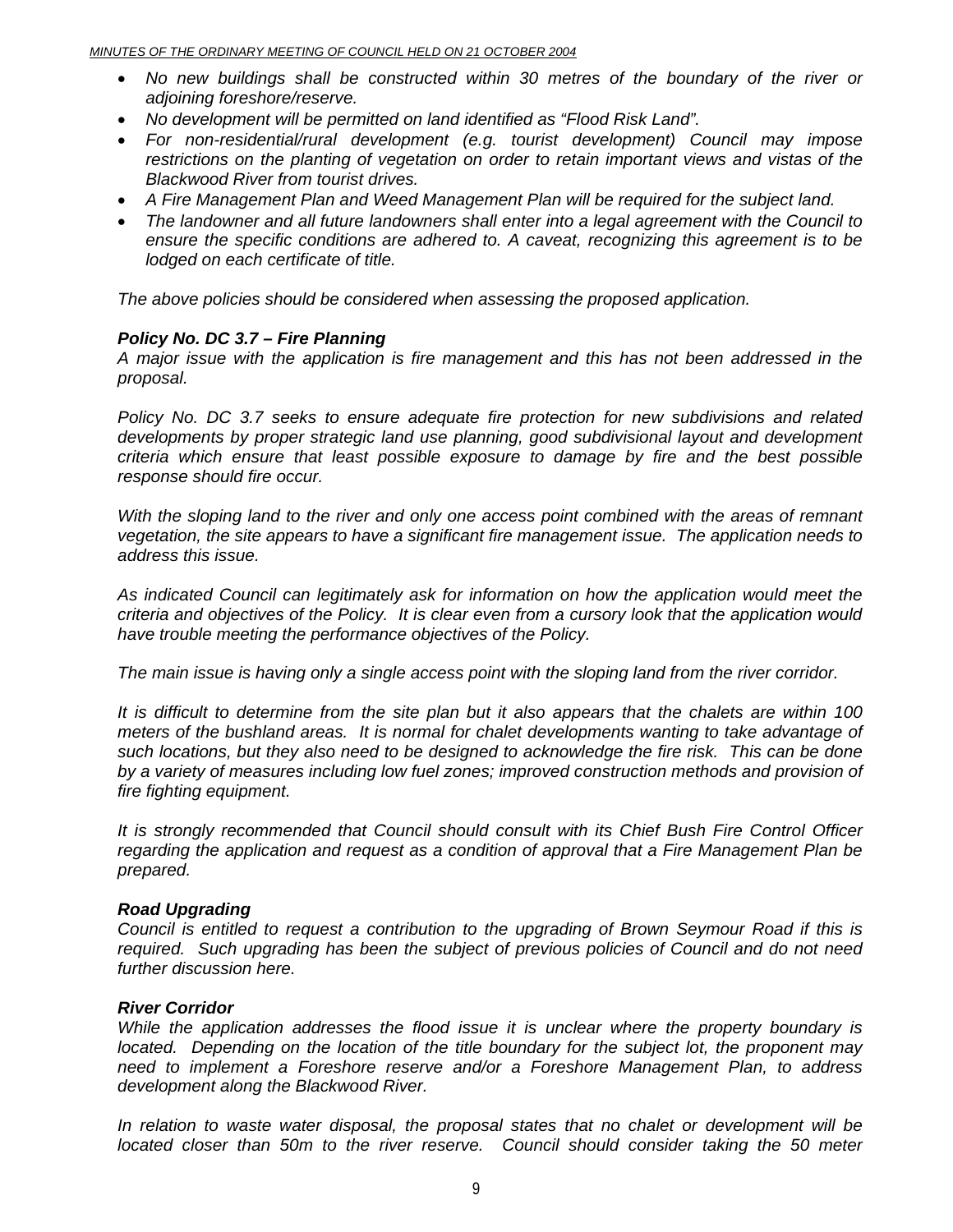*boundary from flood prone land (i.e. from the 100 year flood line) in accordance with the policies of the Water and Rivers Commission.* 

### *Rezoning*

*The proposed application is for planning approval. Under other Town Planning Scheme – the development of chalets and a bed and breakfast facility would be defined as Holiday Accommodation. There is no restriction within the Scheme on the number of chalets that can be approved.* 

*There is a general presumption in various documents, strategies and scheme that a rezoning is required. Generally this is when more than four chalets are proposed. The purpose of this is to provide a more detailed examination of the development by government agencies.* 

*There is no reason for Council to require this if it is satisfied with the level of detail and the need or otherwise to refer the application to agencies for comment."* 

### **COMMENT:**

The Council's existing 'Bed and Breakfast' and 'Farm Chalets' policies address minimum amenity and facilities standards in regards to no. of bedrooms, kitchen, laundry, internal fire protection, water, parking and so forth and require compliance prior to a building license being issued.

The Manager of Works and Services advises that the Brown Seymour Road is in good condition and able to sustain extra traffic generated by the development.

Such a large scale project demands that extra protections are in place for the benefit of the property itself and surrounding properties. These have been identified in the following recommendation.

Should the project become reality, it will undoubtedly provide much needed higher quality accommodation for our district.

It is suggested that the Council approve the planning application for a Bed and Breakfast and eight (8) Farm Chalets to be located at Lot 5 Nelson Location 1695 Brown Seymour Road, Boyup Brook as presented, subject to the following conditions:-

- 1. the proponent complies with Town Planning Scheme No 2;
- 2. two car parking spaces being provided for each chalet and constructed, properly drained and sealed to the satisfaction of the Manager of Works and Services;
- 3. access being approved by the Manager of Works and Services and crossovers constructed to the Council's design specifications and levels;
- 4. all stormwater run off from impervious services being disposed of to the satisfaction of the manager of Works and Services;
- 5. the provision of a Aerobic Treatment Units for waste water and effluent disposal system in compliance with the Health Department of Western Australia's regulations and policies;
- 6. the buildings comply with the Building Code of Australia;
- 7. the proposal complies with the Council's "Farm Chalet" and 'Bed and Breakfast' policies;
- 8. compliance with the Department of Environment's 'Floodplain Management Strategy' for the proposal dated 28/07/04;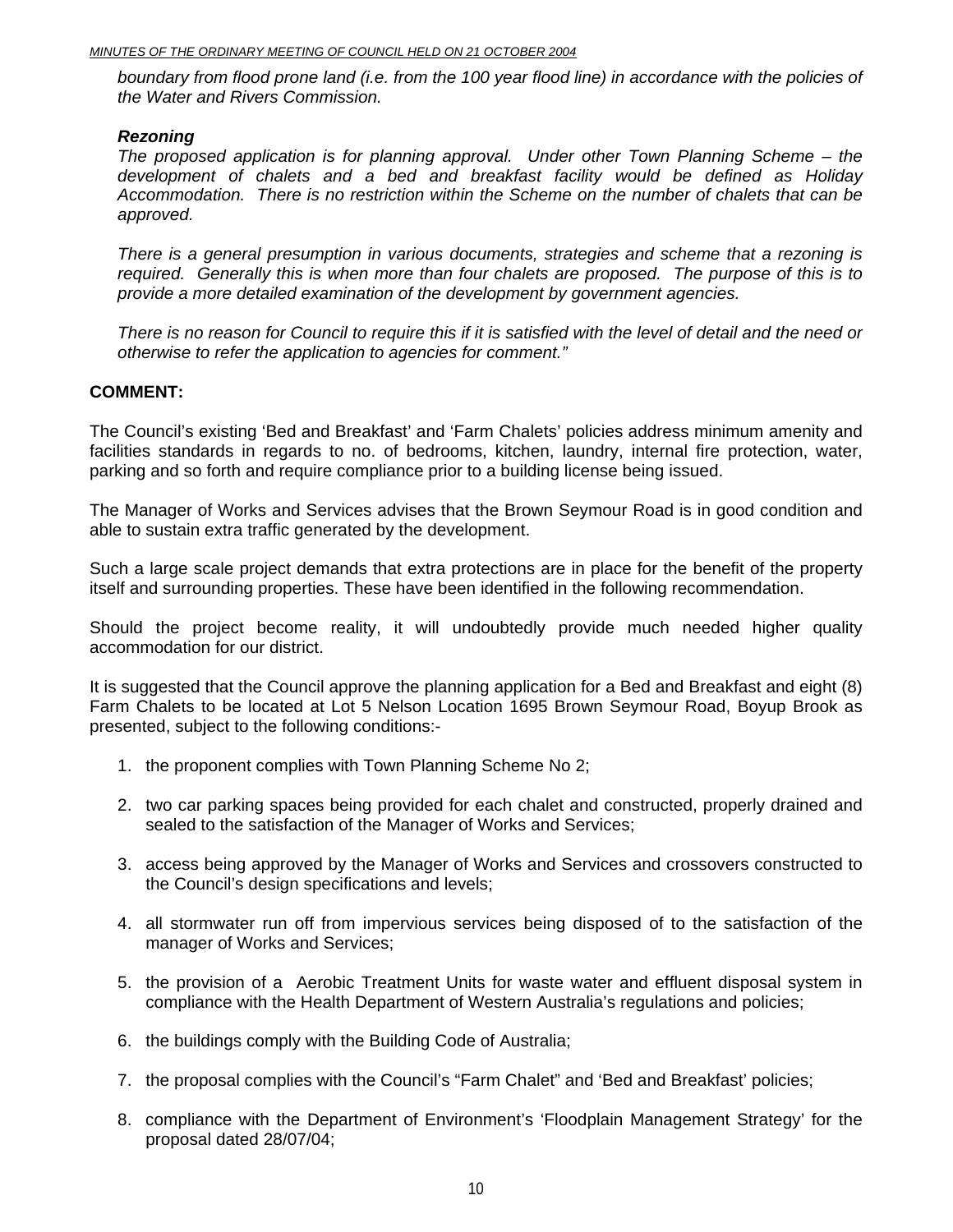- 9. a Fire Management Plan to the satisfaction of the Chief Bushfire Control Officer will be required for the subject land;
- 10. a Weed Management Plan will be required for the subject land;
- 11. the landowner and all future landowners shall enter into a legal agreement with the Council to ensure the specific conditions are adhered to. A caveat, recognizing this agreement is to be lodged on each certificate of title.

The Development Services Committee considered this issue at its meeting held on 11 October 2004 and concurred with the Chief Executive Officer's recommendation.

### **MOVED: Cr Mondy SECONDED: Cr Purse**

**That the Council approve the planning application for a Bed and Breakfast and eight (8) Farm Chalets to be located at Lot 5 Nelson Location 1695 Brown Seymour Road, Boyup Brook as presented, subject to the following conditions:-** 

- **1. the proponent complies with Town Planning Scheme No 2;**
- **2. two car parking spaces being provided for each chalet and constructed and properly drained to the satisfaction of the Manager of Works and Services;**
- **3. access being approved by the Manager of Works and Services and crossovers constructed to the Council's design specifications and levels;**
- **4. all stormwater run off from impervious services being disposed of to the satisfaction of the Manager of Works and Services;**
- **5. the provision of a Aerobic Treatment Units for waste water and effluent disposal system in compliance with the Health Department of Western Australia's regulations and policies;**
- **6. the buildings comply with the Building Code of Australia;**
- **7. the proposal complies with the Council's "Farm Chalet" and 'Bed and Breakfast' policies;**
- **8. compliance with the Department of Environment's 'Floodplain Management Strategy' for the proposal dated 28/07/04;**
- **9. a Fire Management Plan to the satisfaction of the Chief Bushfire Control Officer will be required for the subject land;**
- **10. a Weed Management Plan will be required for the subject land;**
- **11. the landowner and all future landowners shall enter into a legal agreement with the Council to ensure the specific conditions are adhered to. A caveat, recognizing this agreement is to be lodged on each certificate of title.**

**CARRIED 8/0**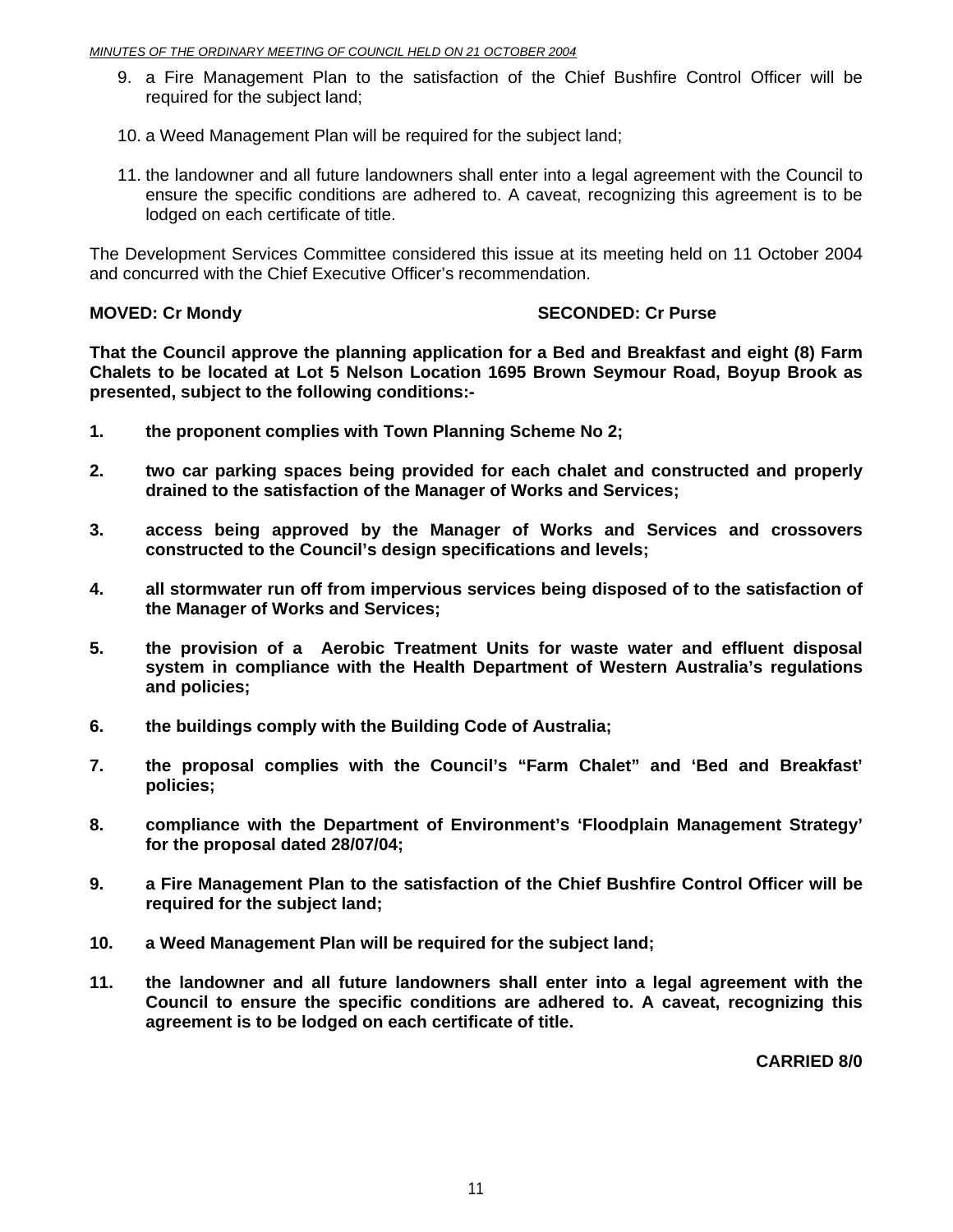### 7.2.2 **Lot 798 Fern Valley Road, Boyup Brook – Planning Application for a Plant Nursery**

| Proponent:                            | J Florey & B Campbell (Coastwide WA Pty Ltd)    |
|---------------------------------------|-------------------------------------------------|
| Location:                             | Lot 798 Fern Valley Road, Boyup Brook           |
| <b>Reporting Officer:</b> Will Pearce |                                                 |
| Date Report Written: 05 October 2004  |                                                 |
|                                       | Enabling Legislation: Town Planning Scheme No 2 |
| <i>File:</i>                          | AS7086                                          |
| Appendices:                           | 1.3 - Correspondence & plan                     |
|                                       |                                                 |

### **BACKGROUND:**

The proponent is seeking to establish a "Plant Nursery" on Lot 798 Terry Road, Boyup Brook.

The proponent has forwarded general details and a plan to support the application as required by the Shire's Town Planning Scheme No 2 (the 'Scheme') – see attached.

### **DETAIL:**

The proponent wishes to establish a "Plant Nursery" on the subject property currently zoned "Rural" with a total area of 26ha.

It is proposed to locate a 6.0 x 9.0m shed with a shade house and outdoor plant storage area.

"Plant Nursery" is defined under the Shire's Town Planning Scheme No 2 as…"*land or a building or buildings used for the propagation, rearing and sale of plants and the storage and sale of products associated with horticultural and garden decor" w*hich is permitted at the discretion of the Council ("AA" use).

General requirements under the Scheme include setbacks of 10m from all boundaries plus -

- Carparking the applicant does not indicate any carparking areas, however, the Scheme would require that one space for every 100m2 would be required. In this case five (5) spaces would suffice. The Scheme also provides for construction standards of parking areas.
- Landscaping The Scheme states that …. "*landscaping shall be undertaken and maintained to the Council's satisfaction for all development unless, at the option of the Council such landscaping is considered unnecessary".* It is considered unnecessary to enforce this provision.
- Vehicle Crossover compliance with the Council's "Crossover" policy will be required.
- Access to be located to the satisfaction of the Manager of Works and Services.

### **COMMENT:**

As there is no Council policy to provide guidance on such a development, this proposal is required to be treated on its merits.

The provision of water, toilet and waste water services has not been indicated on the submitted plan. However, the proponent will be required to provide these services under Health Department and Building Code requirements.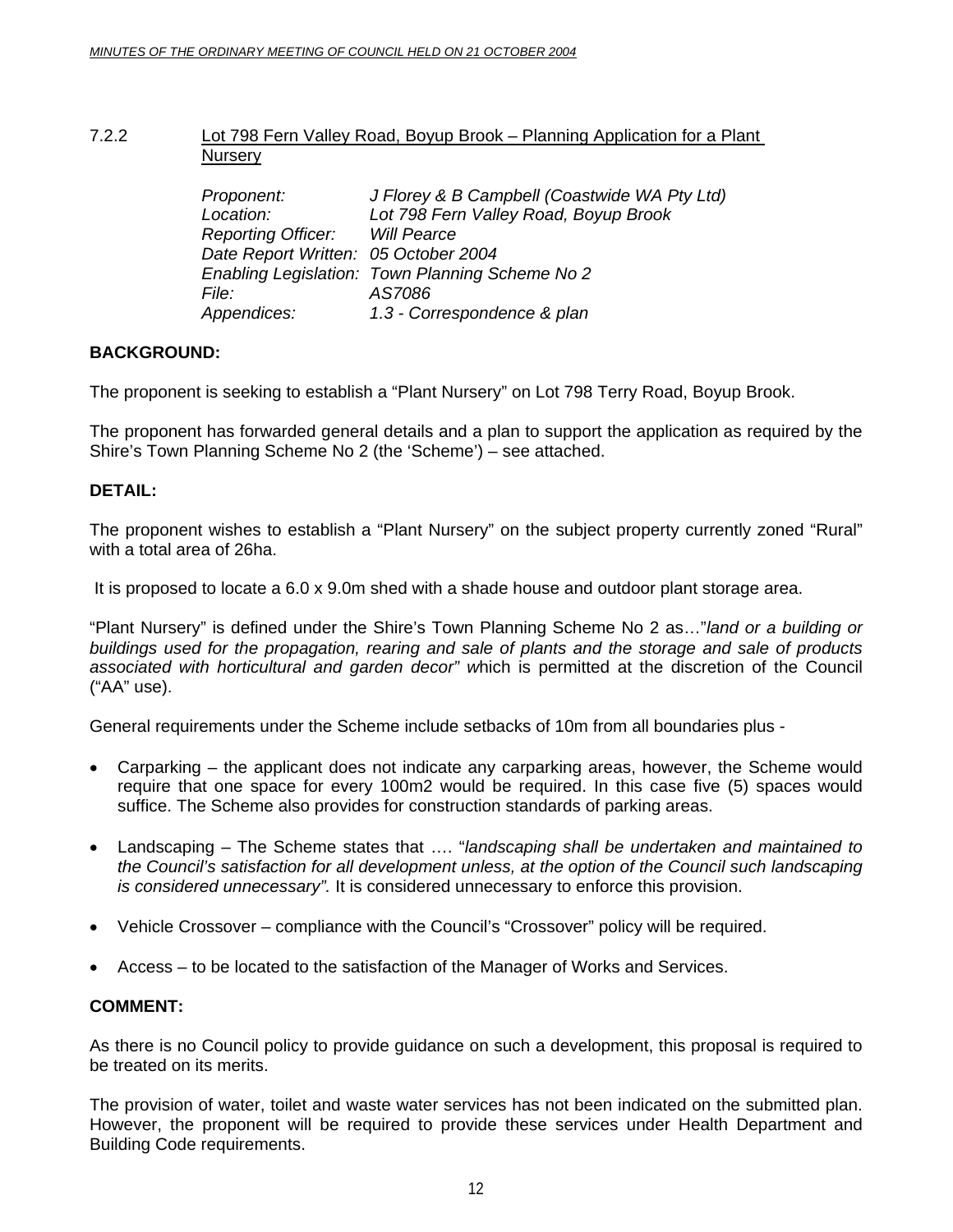The overall impact of the proposal would seem to be minimal on the surrounding rural properties.

It is suggested that the Council approves the planning application for a "Plant Nursery" at Lot 798 Fern Valley Road, Boyup Brook, subject to the following conditions:-

- 1. compliance with the Town Planning Scheme No 2;
- 2. a minimum of five (5) carparking spaces being provided and constructed, property drained and sealed to the satisfaction of the Manager of Works and Services;
- 3. access being located to the satisfaction of the Manager of Works and Services, with the crossovers being constructed to the Council's design specifications and levels;
- 4. all storm water run off from impervious surfaces being disposed of to the satisfaction of the Manager of Works and Services;
- 5. the provision of an adequate water supply and waste water and effluent disposal system in compliance with the Health Department of Western Australia regulations and policies;
- 6. the buildings comply with the Building Code of Australia.

The Development Services Committee considered this issue at its meeting held on 11 October 2004 and concurred with the Chief Executive Officer's recommendation.

### **MOVED: Cr Mondy Note 2008 CONDED: Cr Blackburn 1000 CONDED: Cr Blackburn 1000 CONDED: Cr Blackburn 1000 CONDED: Cr Blackburn 1000 CONDED: Cr Blackburn 1000 CONDED: Cr Blackburn 1000 CONDED: Cr Blackburn 1000 CONDED: Cr Bl**

**That the Council approves a planning application for a Plant Nursery to operate from Lot 798 Fern Valley Road, Boyup Brook, subject to the following conditions:-** 

- **1. compliance with the Town Planning Scheme No 2;**
- **2. a minimum of five (5) carparking spaces being provided and constructed and properly drained to the satisfaction of the Manager of Works and Services;**
- **3. access being located to the satisfaction of the Manager of Works and Services, with the crossovers being constructed to the Council's design specifications and levels;**
- **4. all storm water run off from impervious surfaces being disposed of to the satisfaction of the Manager of Works and Services;**
- **5. the provision of an adequate water supply and waste water and effluent disposal system in compliance with the Health Department of Western Australia regulations and policies;**
- **6. the buildings comply with the Building Code of Australia.**

### **CARRIED 8/0**

### 7.2.3 Economic Development Committee Minutes – 06 October 2004

 *Proponent: Shire of Boyup Brook*  Location:  *Reporting Officer: Will Pearce Date Report Written: 11 October 2004 File: GO/37/005* 

 *Enabling Legislation: Local Government Act 1995*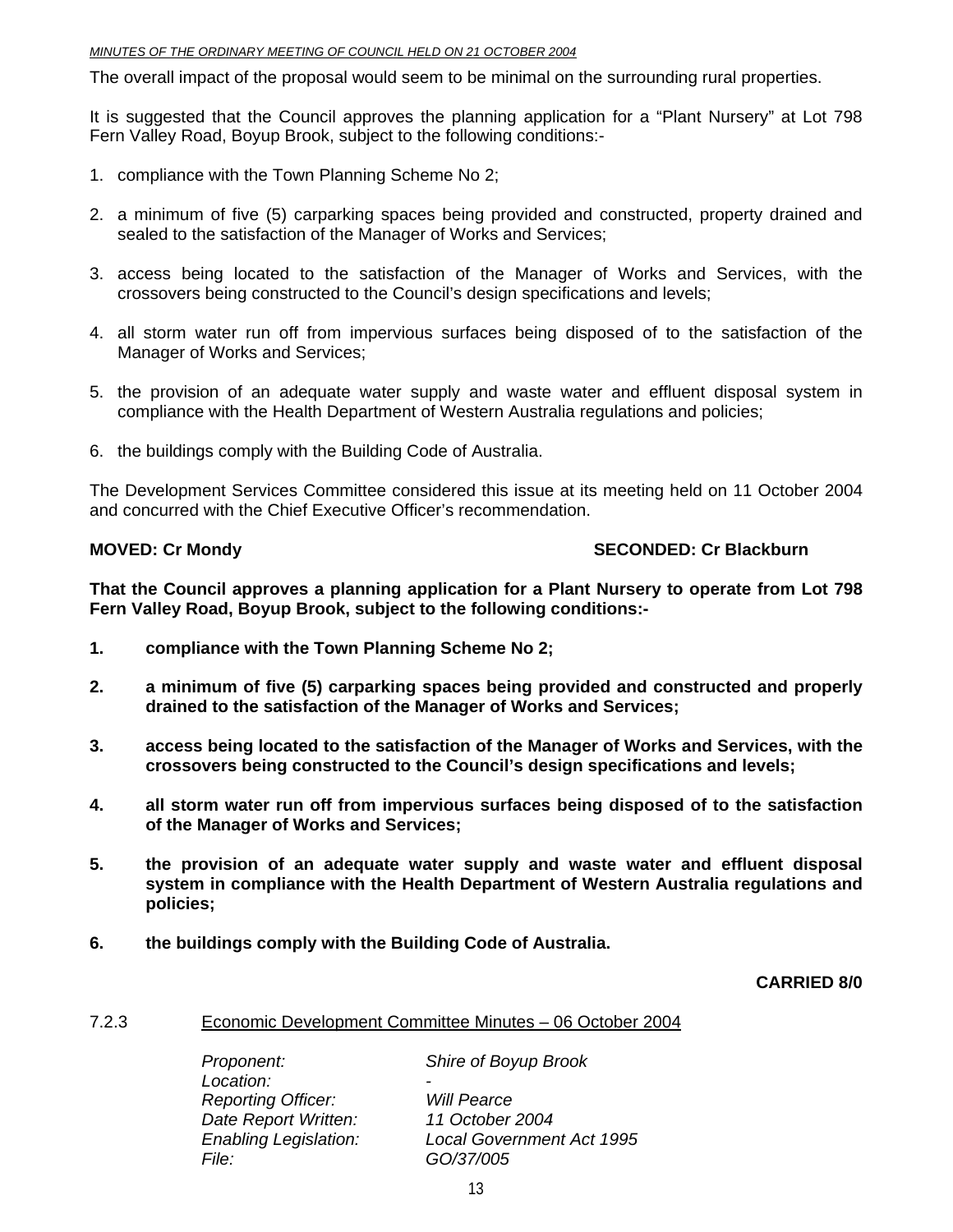*MINUTES OF THE ORDINARY MEETING OF COUNCIL HELD ON 21 OCTOBER 2004*

 *Appendices*: *1.4 - Minutes* 

### **BACKGROUND:**

An Economic Development Committee meeting was held on 06 October 2004.

Minutes of the meetings are laid on the table and circulated (refer to appendix 1.4).

### **MOVED: Cr Mondy SECONDED: Cr Blackburn**

**That the minutes of the Economic Development Committee meeting held on the 06 October 2004, be received.** 

**CARRIED 8/0** 

**MOVED: Cr Mondy SECONDED: Cr Blackburn** 

**That the Council go into a committee to allow members free discussion on the matter.** 

**MOVED: Cr Mondy SECONDED: Cr Oversby** 

 **CARRIED 8/0** 

**That the Council close committee.** 

 **CARRIED 8/0** 

**That item 7.2.2 clause 3 of the Council's 15 April 2004 meeting relating to the rezoning to 'Commercial' of a new shire owned lot, created due to the road realignment at the corner of Banks and Donnybrook – Boyup Brook Roads, be deferred to allow further investigation on the site to take place.** 

 **CARRIED 8/0** 

**MOVED: Cr Mondy SECONDED: Cr Purse** 

**That the 'Expressions of Interest' be invited for the development of the new lot created at the corner of Banks and Donnybrook – Boyup Brook Roads by:-** 

- **a) placing a sign on the property;**
- **b) advertising in the 'Business Opportunities' of a Saturday edition of 'The West Australian';**
- **c) informing fuel companies.**

**CARRIED 8/0** 

Cr Mondy departed the Chambers, the time being 4.30pm.

**MOVED: Cr Mondy SECONDED: Cr Purse**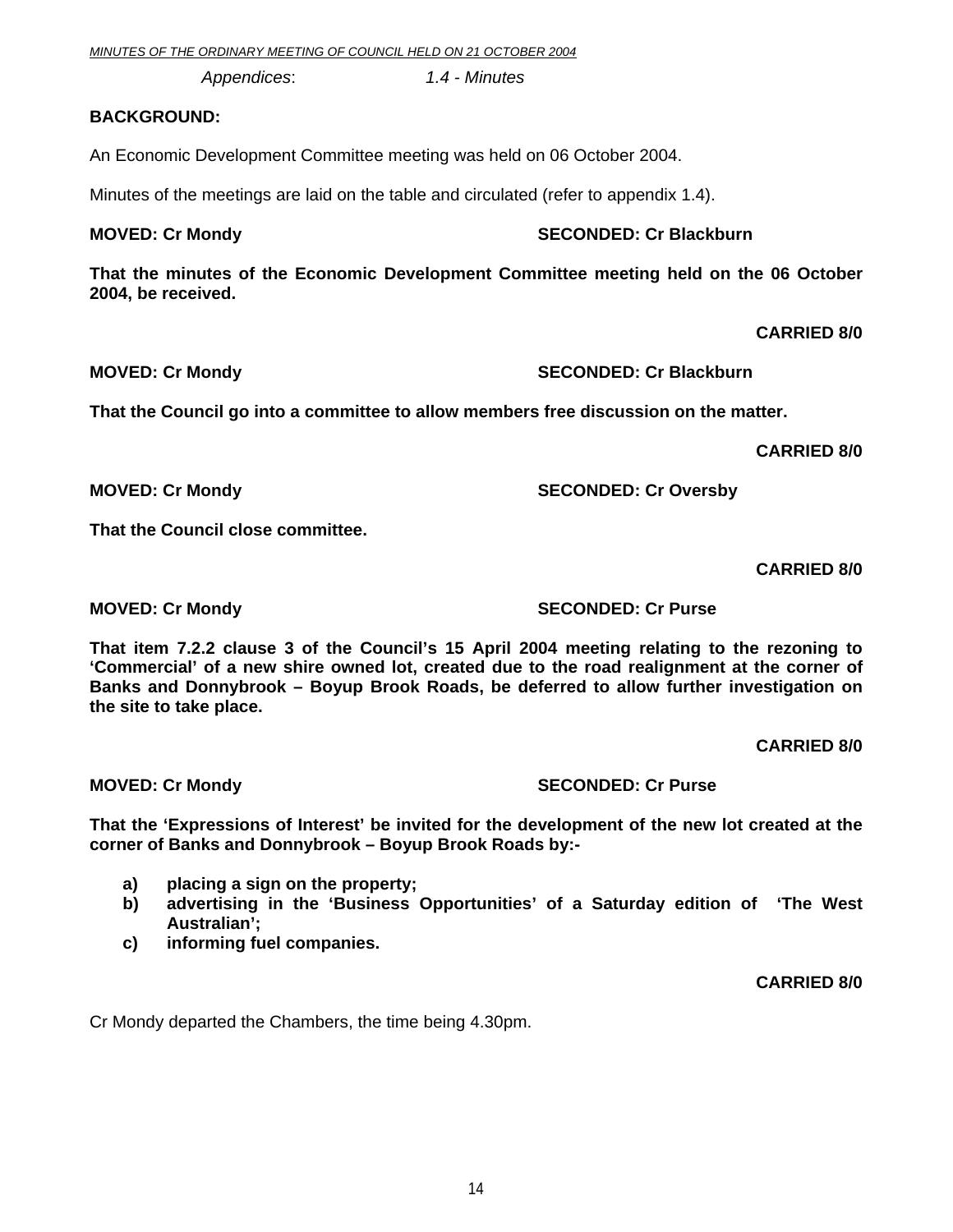### 7.2.4 Townscape Advisory Committee Minutes – 22 September 2004

| Proponent:                   | Shire of Boyup Brook             |
|------------------------------|----------------------------------|
| Location:                    |                                  |
| <b>Reporting Officer:</b>    | John Eddy                        |
| Date Report Written:         | 13 October 2004                  |
| <b>Enabling Legislation:</b> | <b>Local Government Act 1995</b> |
| <i>File:</i>                 | PA/37/001                        |
| Appendices:                  | 1.5 - Minutes                    |

### **BACKGROUND:**

A Townscape Advisory Committee meeting was held on 22 September 2004.

Minutes of the meeting are laid on the table and circulated (refer to appendix 1.5).

Cr Mondy returned to the Chambers, the time being 4.31pm.

**MOVED: Cr Broadhurst SECONDED: Cr Downing SECONDED: Cr Downing** 

### **That the:-**

- **1. minutes of the Townscape Advisory Committee held on the 22 September 2004, be received;**
- **2. Townscape Committee seek sponsorship for the ten carriageway trees being the second stage of the Abel Street beautification project.**

### **CARRIED 8/0**

### 7.2.5 Youth Advisory Committee Minutes

| <b>Local Government Act 1995</b> |
|----------------------------------|
|                                  |
|                                  |
|                                  |

### **BACKGROUND:**

A Meeting of the Youth Advisory Committee was held on the 28 September 2004.

Minutes of the meetings are laid on the table and circulated (refer to appendix 1.6).

### **MOVED: Cr Mondy SECONDED: Cr Oversby**

**That the minutes of the Youth Advisory Committee on 28 September 2004, be received.** 

### **CARRIED 8/0**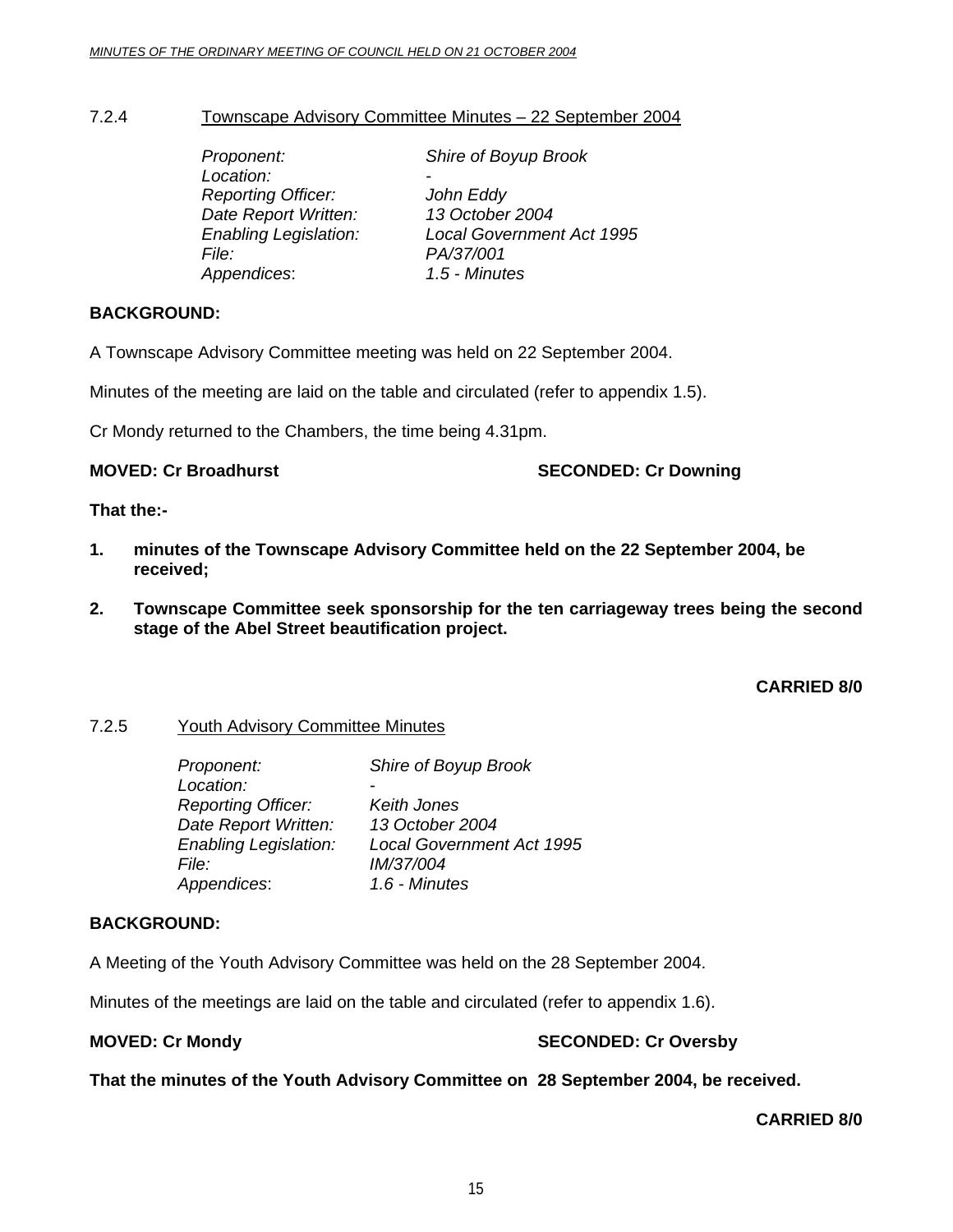### 7.2.6 Recreation & Leisure Advisory Committee Minutes

| Shire of Boyup Brook             |
|----------------------------------|
|                                  |
| Keith Jones                      |
| 15 October 2004                  |
| <b>Local Government Act 1995</b> |
| RE/37/001                        |
| 1.7 Minutes                      |
|                                  |

### **BACKGROUND:**

A Meeting of the Recreation & Leisure Advisory Committee was held on the 14 October 2004.

Minutes of the meetings are laid on the table and circulated (refer to appendix 1.7).

**MOVED: Cr Mondy SECONDED: Cr Purse** 

**That the minutes of the Recreation & Leisure Advisory Committee held on 14 October 2004, be received.** 

**CARRIED 8/0** 

### **7.3 CORPORATE SERVICES**

7.3.1 Donation Request – Country Music Club

 *Proponent: Country Music Club*  Location:  *Reporting Officer: Will Pearce Date Report Written: 08 October 2004 Enabling Legislation: Local Government Act 1995 File: FM/25/008 Appendices*: -

### **BACKGROUND:**

The Country Music Club of Boyup Brook has recently written to the Council requesting financial support.

### **DETAIL:**

The Country Music Club as written as follows:-

*'As you are all well aware the Country Music Club has initiated with Mead Transport to provide a mural on the sides of their taut liner which travels to Perth 2-3 times per week We all saw this as a wonderful opportunity to promote Boyup Brook in the best possible way and it was requested that the following motion be sent to council.* 

*Motion*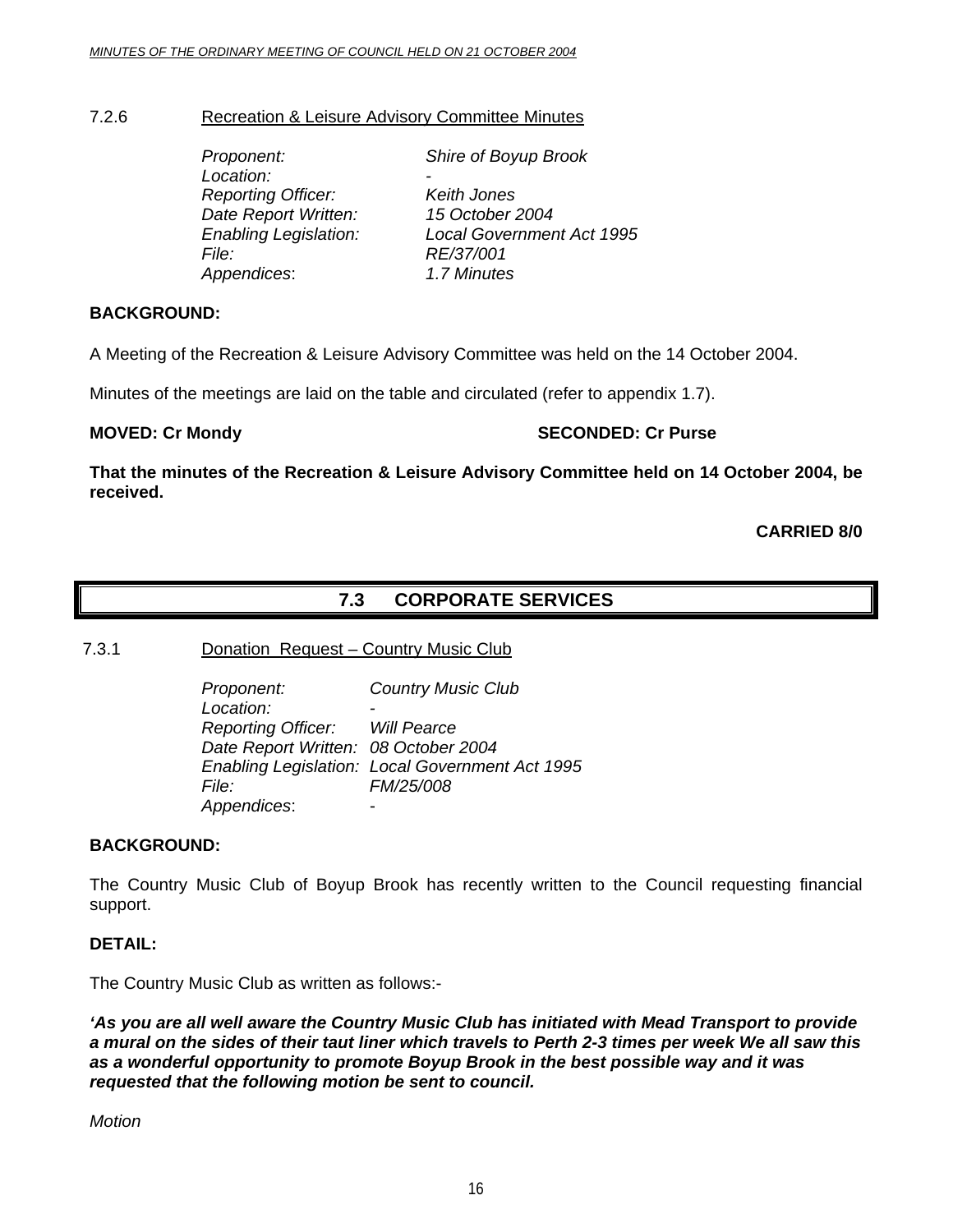### *MINUTES OF THE ORDINARY MEETING OF COUNCIL HELD ON 21 OCTOBER 2004*

*"That this Council contribute \$1000 to support the Boyup Brook Country Music Club proposal for the promotion, recognition and advertising of our district by way of a mural and sponsor logo on a Taut Liner cover on Meads Transport Trailer"* 

*Reasons:* 

- *1. No monetary gain to Meads.*
- *2. Up to 5 years promotion for our Shire & district*
- *3. Trailer travels to Perth and return 2-3 times per week*
- *4. Makes sense to invest in advertising our district* 
	- *a) when Business Incentive Program supports new/existing businesses in our town*
	- *b) home buyers Housing Incentive Policy encourages new residents.*
- *5. Continued promotion for tourists/future residents is AWARENESS*
- *6. Events organised by Harvey Dickson's Country Music Centre and Boyup Brook Country Music Club attract some 8,000 -10,000 people during the year with an injection of some \$400,000 to our community.*
- *7. More people encourages the better survival of local businesses.*
- *8. Boyup Brook advertises itself as the Country Music Capital of WA but better still is that Boyup Brook has the opportunity to share the best -kept secret in the South West.'*

### **COMMENT:**

The Council's 'Donations' policy normally requires groups to apply for funds in March and April annually for consideration during the budget process.

No funds are presently allocated for extraordinary donation requests. The Council may wish to nominate a budget area for example 'Advertising', 'Economic Development' or the 'Commercial' reserve from which to access funds if it wishes to support thec lub.

Due to funds not having been budgeted, it is suggested **t**hat the Council declines the request from the club for financial support.

### **MOVED: Cr Downing Case 2018 10 SECONDED: Cr Purse 30 SECONDED: Cr Purse**

**That the Council approves the expenditure of \$1,000 from advertising funds as a contribution towards the proposed mural being places on a Mead's Transport vehicle.** 

 **CARRIED 8/0** 

### 7.3.2 Register of Sealed Documents

*Proponent: Shire of Boyup Brook*  Location:  *Reporting Officer: Will Pearce Date Report Written: 08 October 2004 File: CM/51/001 Appendices*: -

 *Enabling Legislation: Local Government Act 1995* 

### **BACKGROUND:**

The documents referred to in the recommendation have been sealed since the 19 August 2004 Council Meeting.

### **MOVED: Cr Purse SECONDED: Cr Blackburn**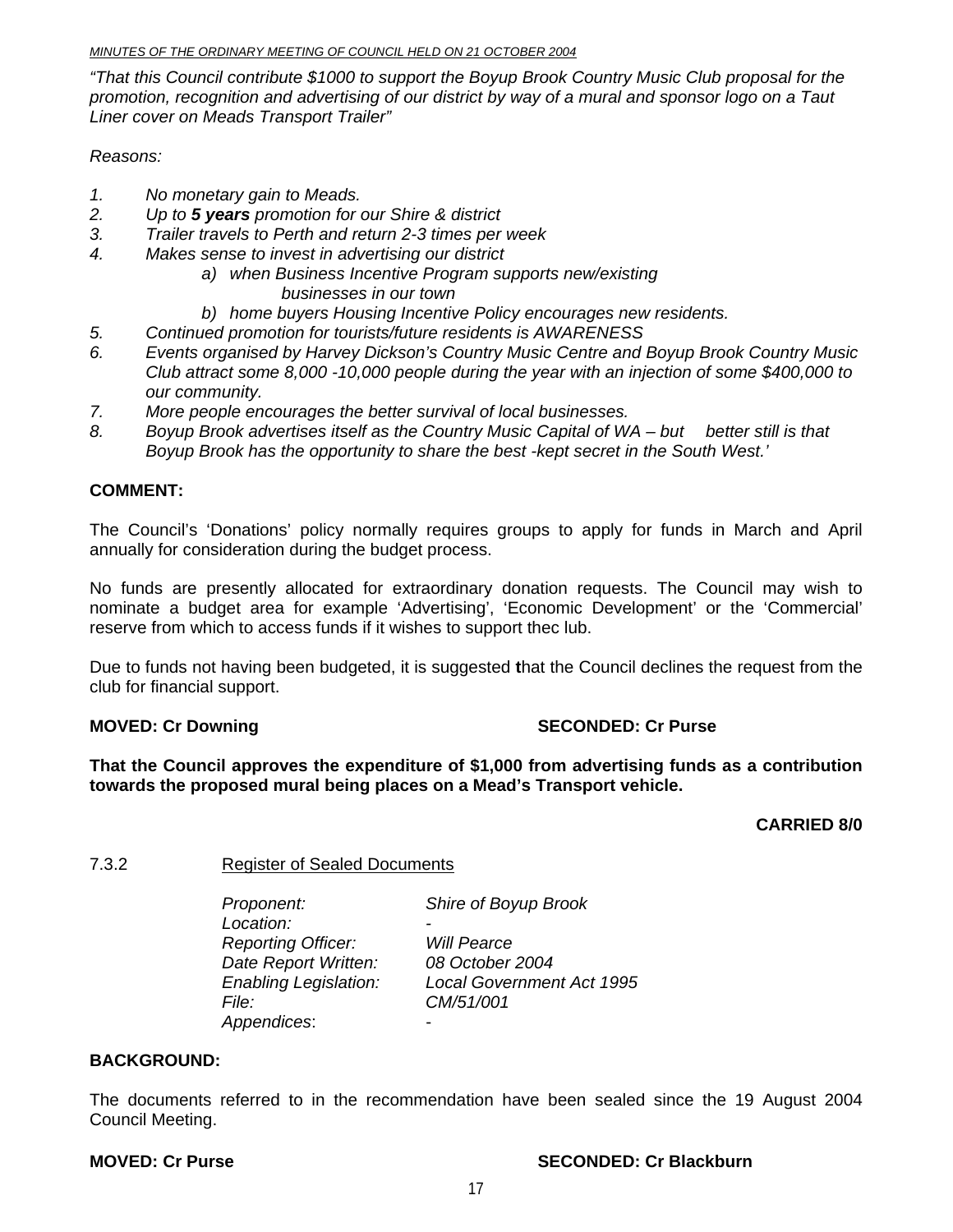### **That the following documents sealed since 19 August 2004 Ordinary Council meeting be noted:-**

### **DATE PARTICULARS**

30/09/04 Authority to Use Traffic Signs and Devices at Roadworks – New Instrument of Authorisation

### **CARRIED 8/0**

### 7.3.3 Strategic & Finance Occasional Committee

| Proponent:                   | Shire of Boyup Brook             |
|------------------------------|----------------------------------|
| Location:                    |                                  |
| <b>Reporting Officer:</b>    | <b>Will Pearce</b>               |
| Date Report Written:         | 11 October 2004                  |
| <b>Enabling Legislation:</b> | <b>Local Government Act 1995</b> |
| File:                        | GR/31/002                        |
| Appendices:                  | 1.8 - Minutes                    |
|                              |                                  |

### **BACKGROUND:**

A meeting of the Strategic and Finance Occasional Committee was held on 07 October 2004.

Minutes of the meeting is laid on the table and circulated (refer to appendix 1.8).

### **COMMENT**

In relation to the CEO's employment contract, the Council is advised of the following conditions-

### **"2.1 Term**

Subject to the terms and conditions of this Agreement the Council shall employ the Officer as the Chief Executive Officer, for the term of 3 years, commencing on 23 April 2002 and expiring on 22 April 2005 with a further 2 year option.

### **2.2 Extension of Term**

There is no compulsion on either the Council or the Officer to agree to an extension of the Term, however:

 (a) the Council shall invite the Officer in writing not later than six (6) months prior to the expiry of the Term to discuss the possibility of the parties entering into a new agreement for a further term with the intent of finalising those discussions not later than three (3) months prior to the expiry of the Term; and

(b) in the event that the Council and the Officer agree to an extension of the Term, this Agreement shall continue to apply unless varied in writing by the parties."

The Council is requested to consider writing to the CEO as per clause 2.2 (a). It may also wish to consider the forum in which these discussions will be held.

The employment contract and recent performance review of the Manager of Finance and Administration will be raised verbally by the CEO.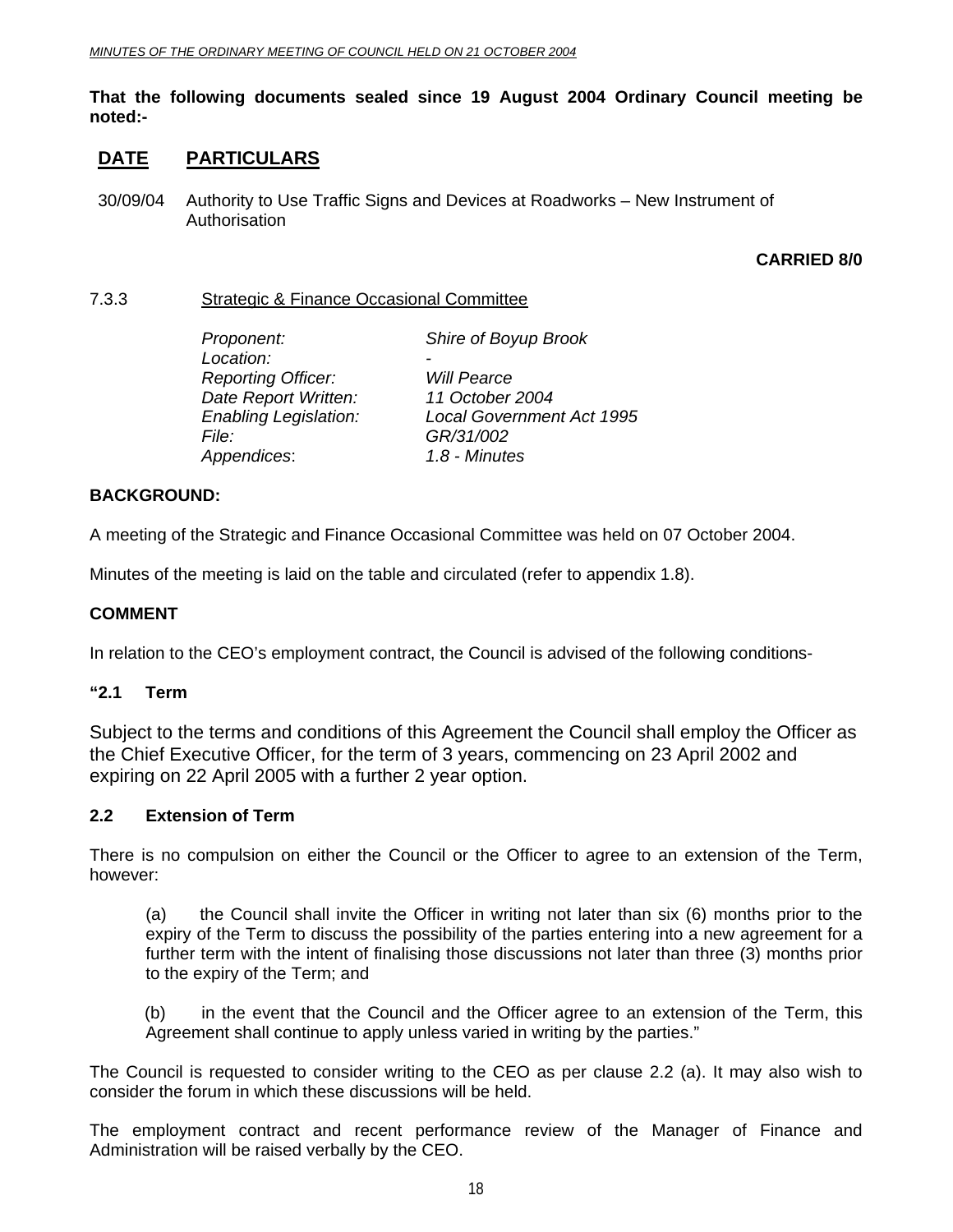A confidential recommendation from the committee has been submitted separately.

**MOVED: Cr Downing Case 2018 10 SECONDED: Cr Oversby** 

**That the minutes of the Strategic and Finance Occasional Committee held on 07 October 2004 be received.** 

**CARRIED 8/0** 

 **CARRIED 8/0** 

**MOVED: Cr Downing Case Conduct 2 Cr Account SECONDED: Cr Mondy SECONDED: Cr Mondy** 

**That in accordance with Section 5.23 (2) (c) of the Local government Act 1995 the next part of the meeting be closed to members of the public to allow the Council to consider a matter relating to a contract entered into, or which may be entered into, and the Council go into committee to allow members free discussion on the matter, the time being 4.40pm.** 

The Manager of Administration and Finance departed the Chambers, the time being 4.40pm.

The Chief Executive Officer departed the Chambers, the time being 4.46pm.

**In accordance with Section 5.23 the next part of the meeting is open to the members of the public, the time being 4.50pm.** 

The Chief Executive Officer returned to the Chambers, the time being 4.56pm.

**MOVED: Cr Purse SECONDED: Cr Mondy SECONDED: Cr Mondy** 

 **That the Chief Executive Officer's salary, currently \$70,000, under clause 5.1 of the CEO's employment contract increase to \$75,000 backdated to 15 July 2004.** 

 **CARRIED 8/0** 

 **CARRIED 8/0** 

**MOVED: Cr Downing Case 2018 10:00 SECONDED: Cr Broadhurst** 

**The Council writes to the Chief Executive Officer to negotiate the extension of the employment contract with the Strategic and Finance Occasional Committee.** 

 **CARRIED 8/0** 

**MOVED: Cr Oversby SECONDED: Cr Blackburn** 

**That in accordance with Section 5.23 (2) (c) of the Local government Act 1995 the next part of the meeting be closed to members of the public to allow the Council to consider a matter relating to a contract entered into, or which may be entered into, and the Council go into committee to allow members free discussion on the matter, the time being 5.25pm.** 

### **MOVED: Cr Mondy SECONDED: Cr Purse**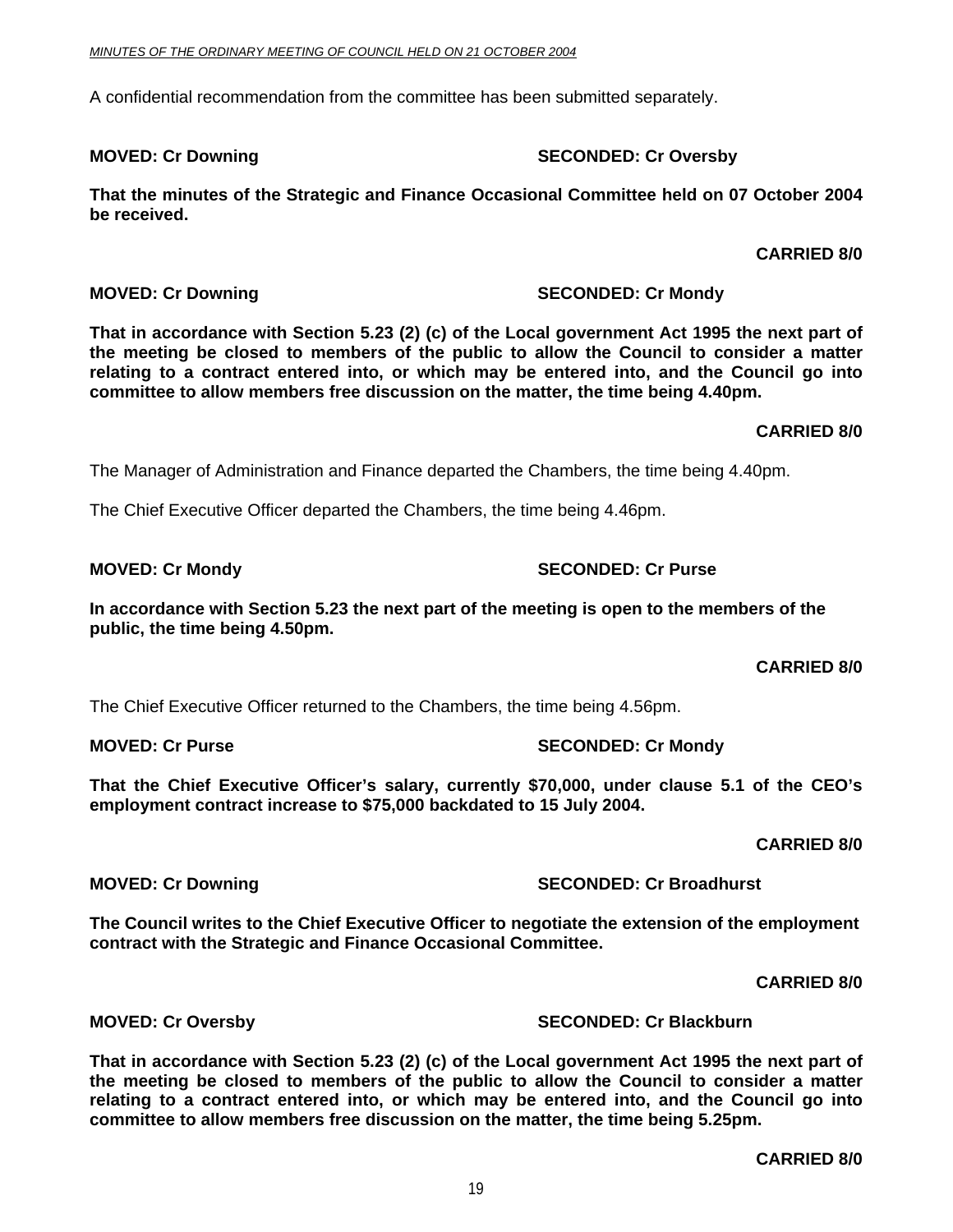### **MOVED: Cr Purse SECONDED: Cr Mondy SECONDED: Cr Mondy**

**In accordance with Section 5.23 the next part of the meeting is open to the members of the public, the time being 5.40pm.** 

### **CARRIED 8/0**

### **MOVED: Cr Mondy SECONDED: Cr Purse**

 That the Manager of Finance and Administration's salary, **currently \$50,000, under clause 5.2 of the MFA's employment contract increase to \$55,000 backdated to 1 July 2004.** 

### **CARRIED 8/0**

The Manager of Administration and Finance returned to the Chambers, the time being 5.41pm.

7.3.4 Warren Blackwood Economic Alliance Minutes – 24 August & 28 September 2004

| Warren Blackwood Economic Alliance |
|------------------------------------|
| -<br><b>Will Pearce</b>            |
| 07 October 2004                    |
| $\overline{\phantom{0}}$           |
| GR/31/006                          |
| 1.9 - Minutes                      |
|                                    |

### **BACKGROUND:**

Meetings of the Warren Blackwood Economic Alliance were held on 24 August and 28 September 2004.

Minutes of the meetings are laid on the table and circulated (refer to appendix 1.9).

### **MOVED: Cr Mondy Case 2018 19:30 SECONDED: Cr Broadhurst**

**That the minutes of the Warren Blackwood Economic Alliance held on 24 August and 28 September 2004 be received.** 

**CARRIED 8/0** 

### 7.3.5 Lot 10 (13#) Upper Blackwood Road – Request for Shire to Sell

| Proponent:                   | <b>Western Districts Realty</b>            |
|------------------------------|--------------------------------------------|
| Location:                    | Lot 13 (#7) Upper Blackwood Road, Dinninup |
| <b>Reporting Officer:</b>    | <b>Will Pearce</b>                         |
| Date Report Written:         | 13 October 2004                            |
| <b>Enabling Legislation:</b> | <b>Local Government Act 1995</b>           |
| <i>File:</i>                 | <i>IM/20/005</i>                           |
| Appendices:                  | 1.10 - Plan                                |

### **BACKGROUND:**

Western Districts Realty wishes to sell shire owned lot 13 in Dinninup on behalf of the Council.

**DETAIL:**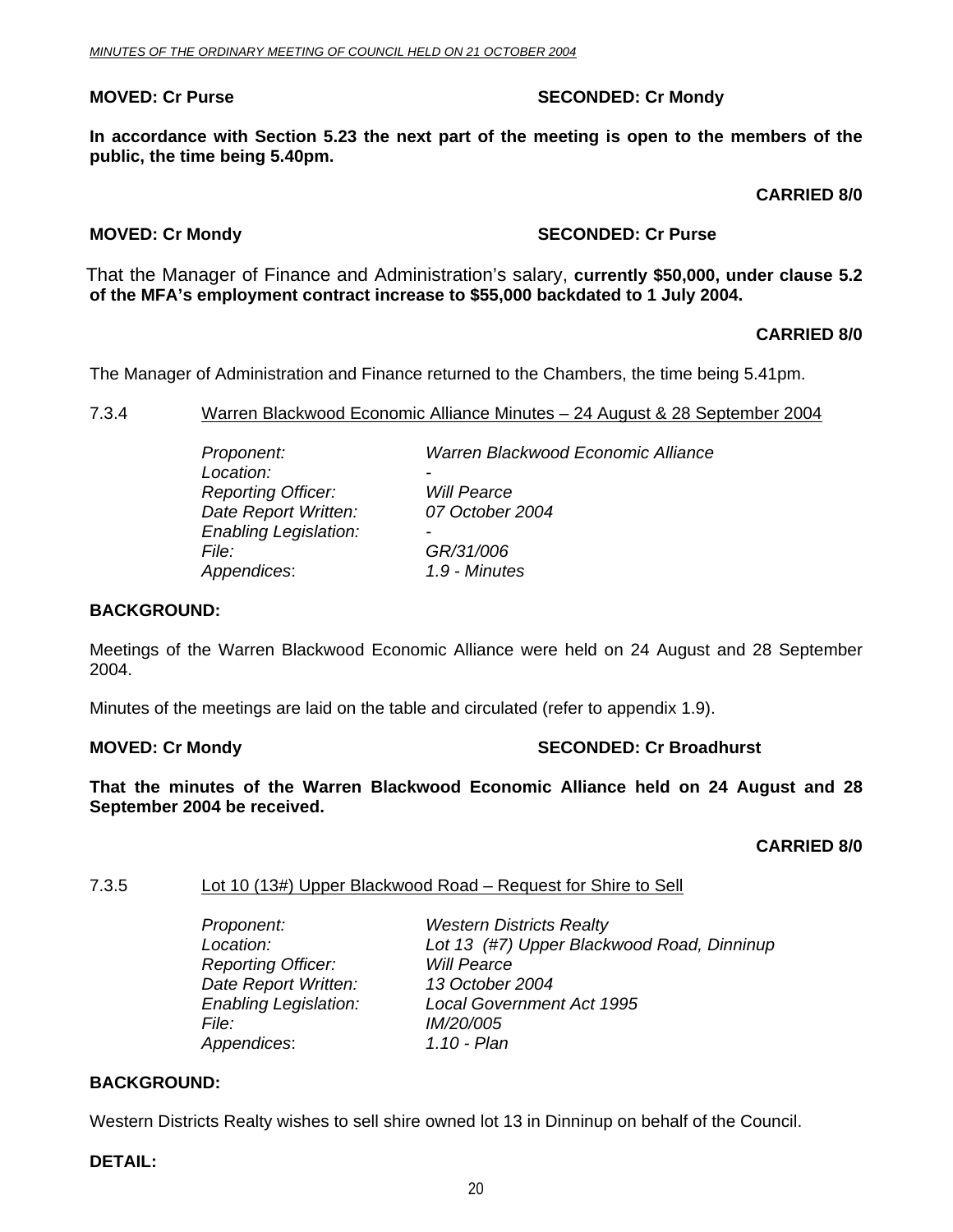The lot is 1012m2 and located in the townsite. Please see location plan – appendix 1.10.

The Western Districts Realty correspondence reads:-

*'Would you be so kind as to ask the Councillors if they would be interested in listing for sale, 13 Upper Blackwood Road in Dinninup?* 

*We have listed both the Gladwell and Walton blocks located at either side of 13 Upper Blackwood Road and feel it would appeal to some buyers to have more acreage available to buy.* 

*If you would consider this sale option, we could discuss valuations. I believe the Shire was hoping to sell them for \$2,000 when first put up for action. The Walton block is on the market for \$4,000 but we haven't had any interest up to this date.* 

*Thank you for the opportunity to sell your block if successful with this request.'* 

### **COMMENT:**

This lot would appear to be of little value to the shire.

Compliance with section 3.58 of the Local Government Act 1995 and regulation 30 of the Local Government (Functions and General) Regulations in relation to disposing of property can be delegated to the CEO.

It is suggested that the Council makes lot available for sale through Western Districts Realty.

### **MOVED: Cr Purse SECONDED: Cr Oversby**

**That the Council delegates authority to the Chief Executive Officer to:-** 

- **1 dispose of lot 13 Upper Blackwood Road, Dinninup in compliance with section 3.58 of the Local Government Act 1995 and regulation 30 of the Local Government (Functions and General) Regulations;**
- **2 engage Western Districts Realty to sell the lot.**

**CARRIED 8/0** 

### 7.3.6 Accounts for Payment and Financial Status

*Proponent: Shire of Boyup Brook*  Location:  *Reporting Officer: Keith Jones Date Report Written: 14 September 2004 Enabling Legislation: Local Government Act 1995 File: FM/10/003 Appendices*: *1.10 - Payments* 

### **BACKGROUND:**

Monthly report is presented for consideration.

### **DETAIL:**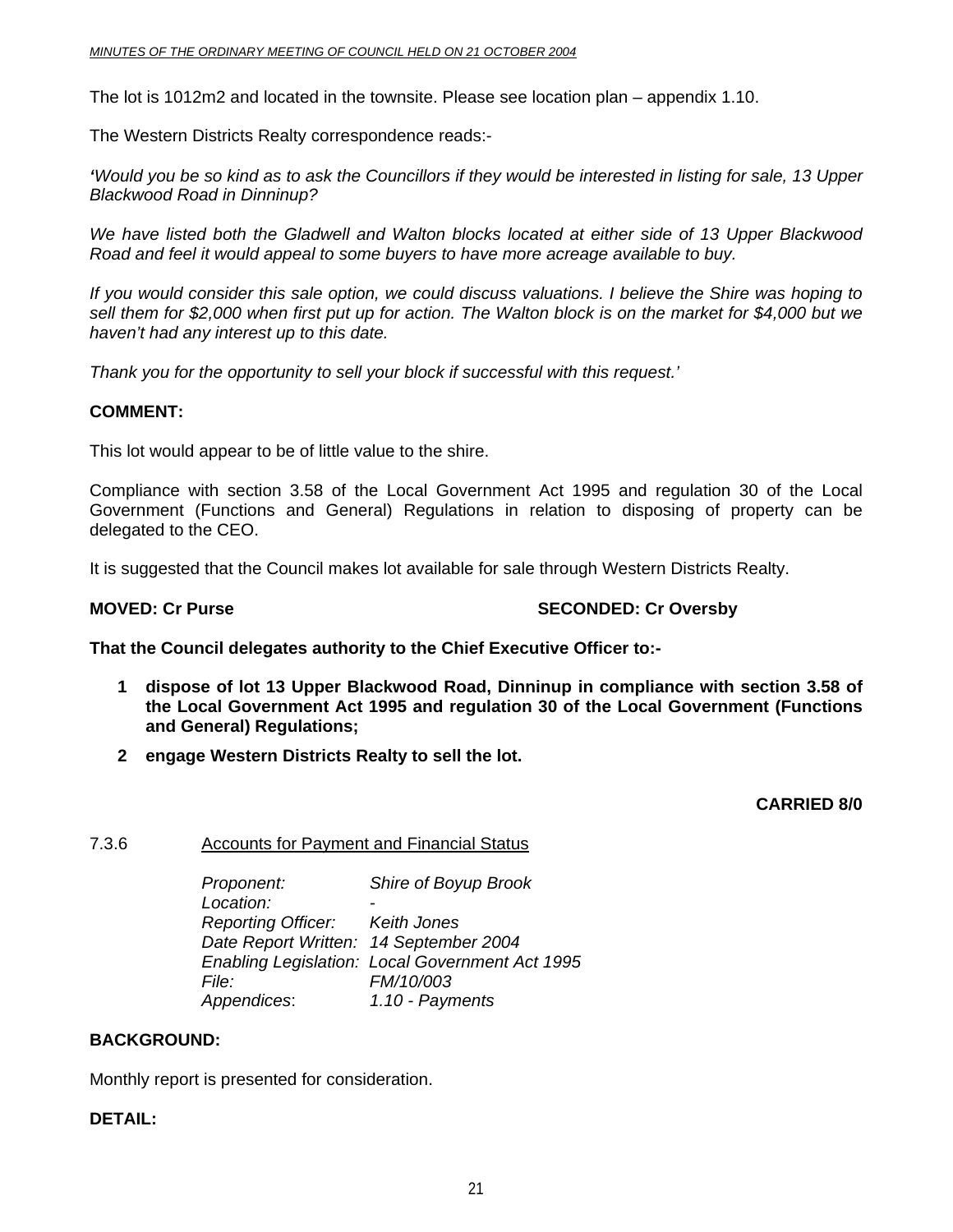*MINUTES OF THE ORDINARY MEETING OF COUNCIL HELD ON 21 OCTOBER 2004*

The accounts for payment up to 30 September 2004 are attached.

The payments made directly through the Municipal Account are as follows:-

| Salaries for the month of September 2004 | \$ | 61311.08 |
|------------------------------------------|----|----------|
| Lease of Photocopier                     | \$ | 415.06   |
| Lease of Roller                          | \$ | 1,197.61 |
| Internet Access Fee                      | \$ | 40.00    |
| <b>FlexiRent Computer</b>                | \$ | 2088.00  |
| <b>Rent MFA</b>                          | \$ | 160.00   |
| A Hales-Contractor                       | S  | 1848.00  |

### **The Account Balances for the various accounts as at 30 September 2004 are as follows:-**

| <b>Municipal Account</b>     | 144,015.43 |
|------------------------------|------------|
| <b>Shire Clerk Advance</b>   | 2,701.59   |
| <b>Shire Medical Account</b> | 53,743.10  |
| <b>Trust Account</b>         | 34,808.00  |

### **Investments secured 2 October 2004 with the Commonwealth Bank maturing 2 November 2004 are as follows:-**

| Reserves Account Term Deposit | 661,276.73 @5.12% |  |
|-------------------------------|-------------------|--|
| Investment                    | 603,006.04 @5.12% |  |

### **As at 14 October the following amount of rates were outstanding:-**

| Boyup Brook Ward<br>Benjinup Ward<br>Dinninup Ward<br><b>Scotts Brook Ward</b> | \$<br>\$<br>\$<br>\$ | 133892.25<br>97285.44<br>75334.43<br>52015.21 |
|--------------------------------------------------------------------------------|----------------------|-----------------------------------------------|
| <b>TOTAL</b>                                                                   | \$                   | 358527.33                                     |
| Sundry Debtors at 14 October 2004                                              | \$                   | 89876.50                                      |
| Sundry Creditors at 14 October 2004                                            | \$                   | <b>NIL</b>                                    |
|                                                                                |                      |                                               |

### **MOVED: Cr Downing Case Conducts Account SECONDED: Cr Blackburn and SECONDED: Cr Blackburn**

**That the accounts as:-** 

- **1 presented totalling \$219012.69 voucher numbers for payment; 12461-12463,12470, 12546-12547, 12549, 12551-12557, 12559-12567, 12570-12652, 1851-1853, 1855-1859, 1748-1749;**
- **2 paid by direct payments through the Municipal Account, the Chief Executive Officer's Advance Account and Trust,**

**be endorsed for payment.** 

### **CARRIED 8/0**